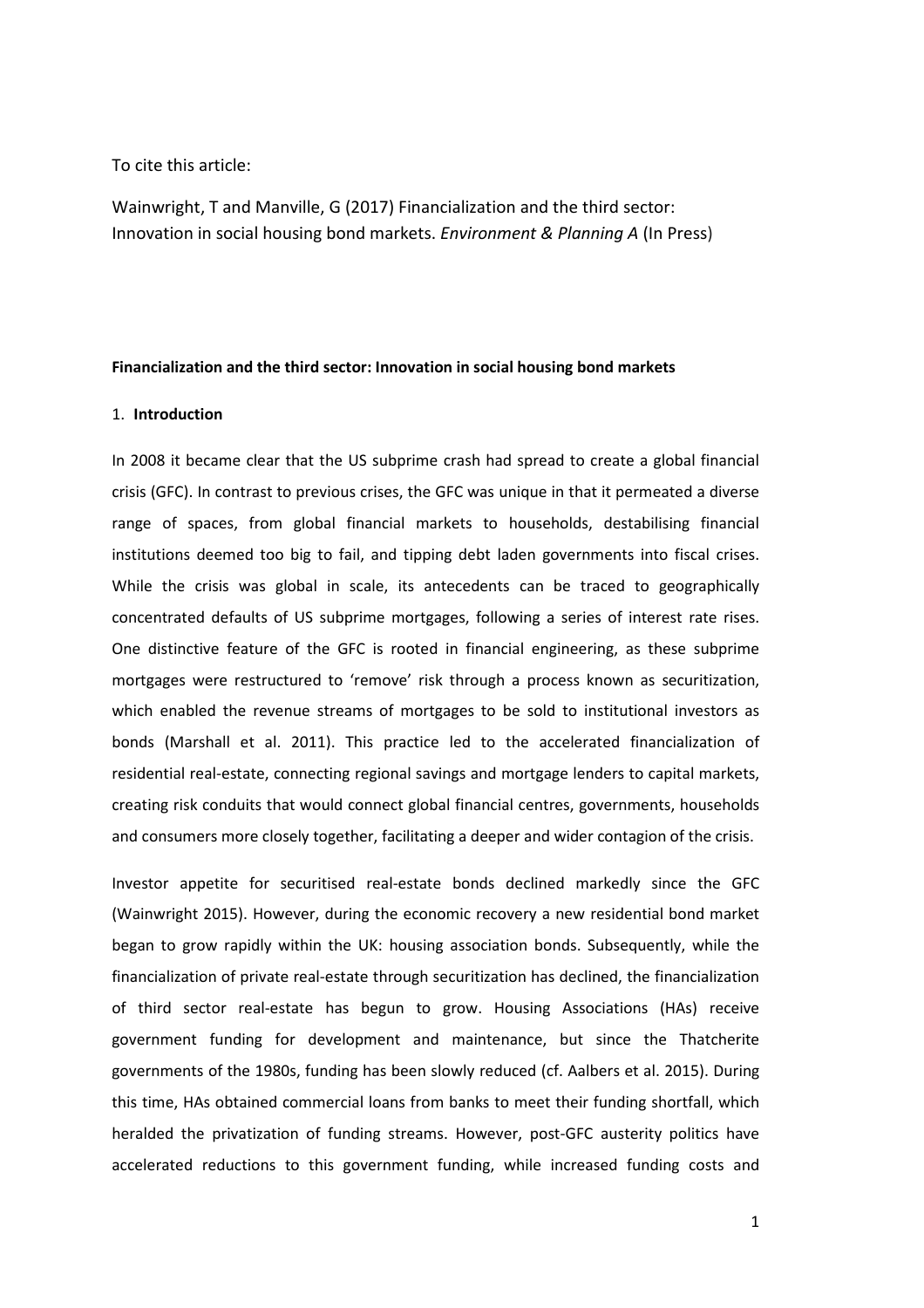regulation has reduced the availability of bank loans for HAs, leaving them to turn to global capital markets and bond funding programmes.

Global investors who previously purchased securitised bonds, for example, pension and insurance funds began to include regionally embedded HA bonds in their portfolios, which has privatised the funding of HAs and in doing so, has financialized these organisations. However, the financialization of HAs is not clear cut. While many private sector organisations experience negative outcomes through financialization (Pike 2006), many HAs have a nonprofit status, with social aims to house vulnerable and low income tenants, and support the local community. It can be argued that these core objectives are diametrically opposed to the politics of financialization and the provision of bondholder returns. Subsequently, this study provides a unique opportunity to examine how financialization has begun to permeate into the third sector, while initiating spatial and organisational change.

This paper has 3 aims: First, it seeks to investigate the deepening of financialization into a new sphere of society and the economy: third sector HAs. In doing so, the paper will examine how localised spaces of HAs have become connected to global capital markets and investors, through London as an international finance centre. Second, we explore the tensions between financialization's return seeking politics, and the charitable and local missions of HAs, in addition to the risks that can emerge through the development of bond programmes. Third, the paper seeks to examine the difficulties and potential solutions to managing these contradictory politics, while examining how the challenges in financializing HAs are inherently spatial.

The remainder of the paper is structured as follows: Section 2 will examine recent research on financialization, particularly concerning real-estate markets and increasingly the public and third sector. This review will be used to frame the paper's analysis. The section will also outline the research design of the study, from which the findings are drawn. Section 3 will investigate the emergence of a nascent bond market to provide HAs with access to capital markets. In this section, we then examine how bond market transactions grew after the GFC connecting local HAs to global capital markets through London, while unravelling the geographies of production and the effect of space in developing HA bonds. Section 4 will then explore some of the tensions between the politics of the third sector and financialization, while exploring new innovations that attempt to manage these issues. The final section will conclude the paper.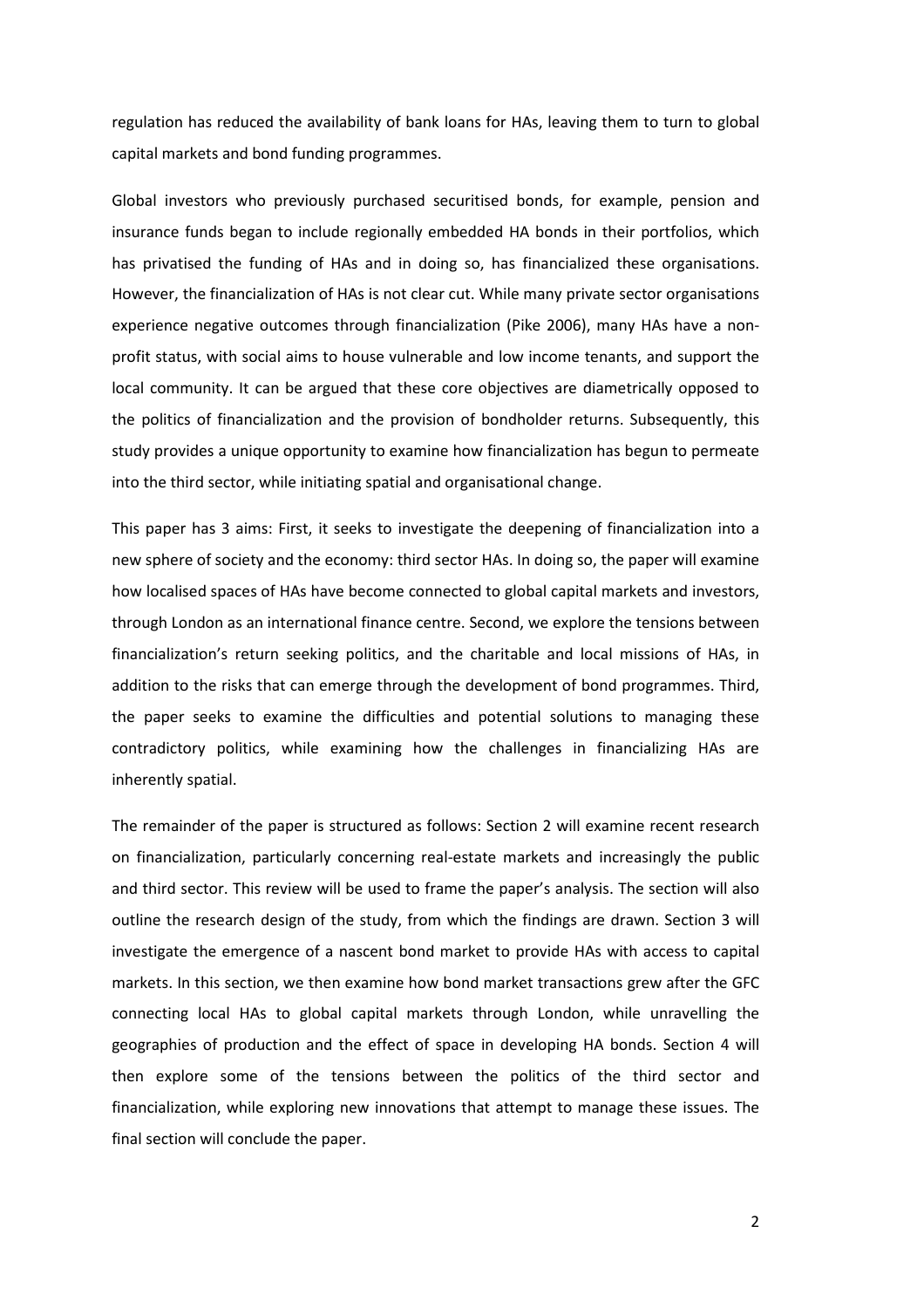### **2. Financialization: wider and deeper?**

The GFC has had a profound effect on global economies and societies. Although the crisis began to unfold in 2008, its effects have continued to ripple through the global financial system, with delicate recoveries propped up through a precarious combination of austerity and quantitative easing. It has become clear that prior to the crisis, financialization was successful in permeating everyday life (cf. Martin 2002), infiltrating individual (Langley 2007), household (Finlayson 2009) corporate (Pike 2006; Muellerleile 2006; Faulconbridge and Muzio 2009), regional, national and global spaces (Wainwright 2012; French at al. 2011; Krippner 2005; Stockhammer 2014). The deepening of financialization's processes began to accelerate in the 1980s (Krippner 2005), connecting new actors and spaces to global circuits of capital, in addition to financial risks. In doing so, the deep and sustained impact of the GFC, has illustrated how wide and deep financialization's politics have spread. As such, scholars have become increasingly concerned with how the mundane spaces of everyday life have become integrated within the realm of high finance and international capital (French et al. 2011). In particular, this has led to the growth of literature that examines the financialization of real-estate space, connecting household spaces to global investors, spurring researchers to advance research on financialization through housing markets (Aalbers and Engelen 2015).

### **2.1. Private sector: From equity markets to housing markets**

While researchers have sought to apply theories of financialization to real estate, this has become increasingly complex due to the proliferation of contested definitions concerning financialization (Engelen 2008). French et al. (2009) suggest that there are two particular framings of financialization. First, it is a term that describes growing power of finance over the economy and society. Second, it can be viewed as a conceptual tool to focus on the processes and role of technologies, metrics and values of financialization in shaping change across space. Even within the second, more critical approach, there are variations as to how financialization is viewed. For example, it can be viewed as the increasing role of financial motives in markets actors and institutions (Epstein 2005), or the increased power and dominance of financial actors markets and narratives, resulting in the reorganisation of firms, households and states (Aalbers 2015). In positioning our paper within these debates, we seek to drawn upon French et al's. (2009) second identified sphere, utilising a softer sectorial, case study approach following other recent studies (Langley 2007; Leyshon and French 2009; Wainwright 2012; Froud et al. 2006; Krippner 2005). This will enable us to focus on the actors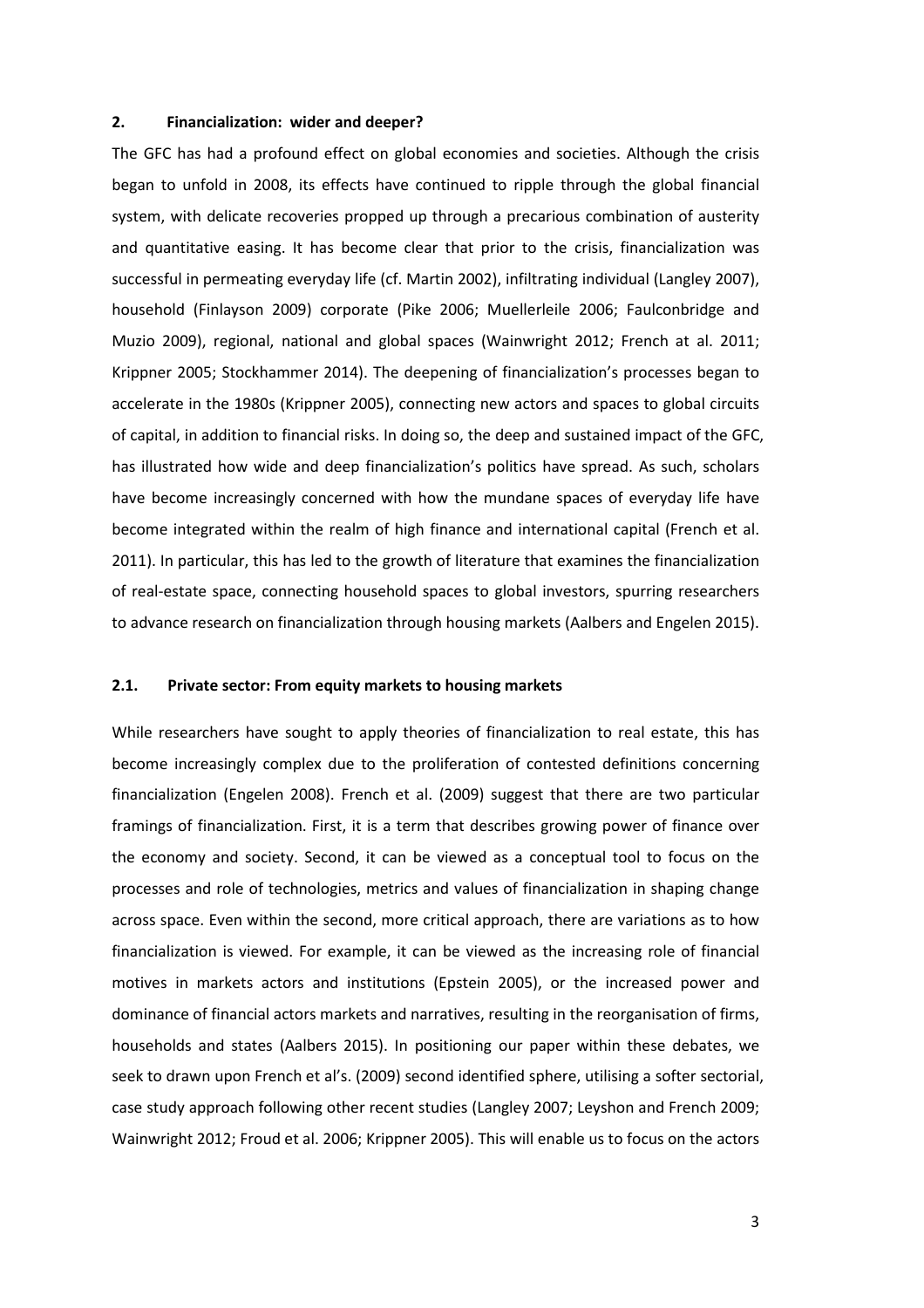involved in HA bond markets and to provide deeper insight into the power and processes of financialization that reshape the organizations and spaces of the third sector.

This is important as earlier work on how financialization focussed on how its politics were applied through shareholder value metrics and the subsequent disciplining of executive management through corporate governance (Froud et al. 2000; Pike 2006). In short, executives' remuneration and the security of their future employment was contingent on their ability to increase shareholder value, through increased stock prices and dividends. While research on the financialization of real-estate has grown considerably (Aalbers and Christophers 2014), studies have not been sufficiently critical in highlighting how financialization functions in the context of bond markets, despite much of the focus on securitised bonds. Shareholder value in equities can be enhanced through increased dividends and share prices (Froud et al. 2000; Wainwright 2012; Muellerleile 2009). However, real-estate bonds, such as medium term notes (MTNs) or residential mortgage backed studies (RMBS) (Langley 2006) tend to offer a fixed, or floating return, where the latter is based on interbank rates, not asset performance. Subsequently, bond holders cannot engage in corporate governance to shape organisational behaviour and performance through voting rights, they can only receive bond yield, making them passive in contrast to equity investors. Arguably, an alternative approach is required to understand the processes of financialization in real-estate markets.

This paper suggests that the financialization of real-estate can be viewed in two alternative ways. First, an 'equities-based' approach to financialization would view mortgage lenders or commercial landlords as using bond programmes, such as securitization, to realise profits from asset revenue streams, that can be passed on to shareholders (Marshall et al. 2011; Wainwright 2012). Bond sales liquefy assets, providing a mortgage lender or landlord with profits that can be passed on as enhanced dividend returns for shareholders (Clark and Monk 2014) and capital market intermediaries (Folkman et al. 2007). In this approach, shareholders through voting rights alter management behaviour by influencing mortgage lenders or landlords to issue bonds. Second, we suggest a new 'bond-based' approach to gain deeper insight into the practices of financialization in real-estate. As highlighted earlier, bond holders cannot influence the corporate governance of financial organisations, once they have bought a bond as they do not have shareholder voting rights. However, they are able to influence organisational behaviour in the event of a bond default, but also before bonds are issued. As will be explored later, potential bondholders can become involved in the design of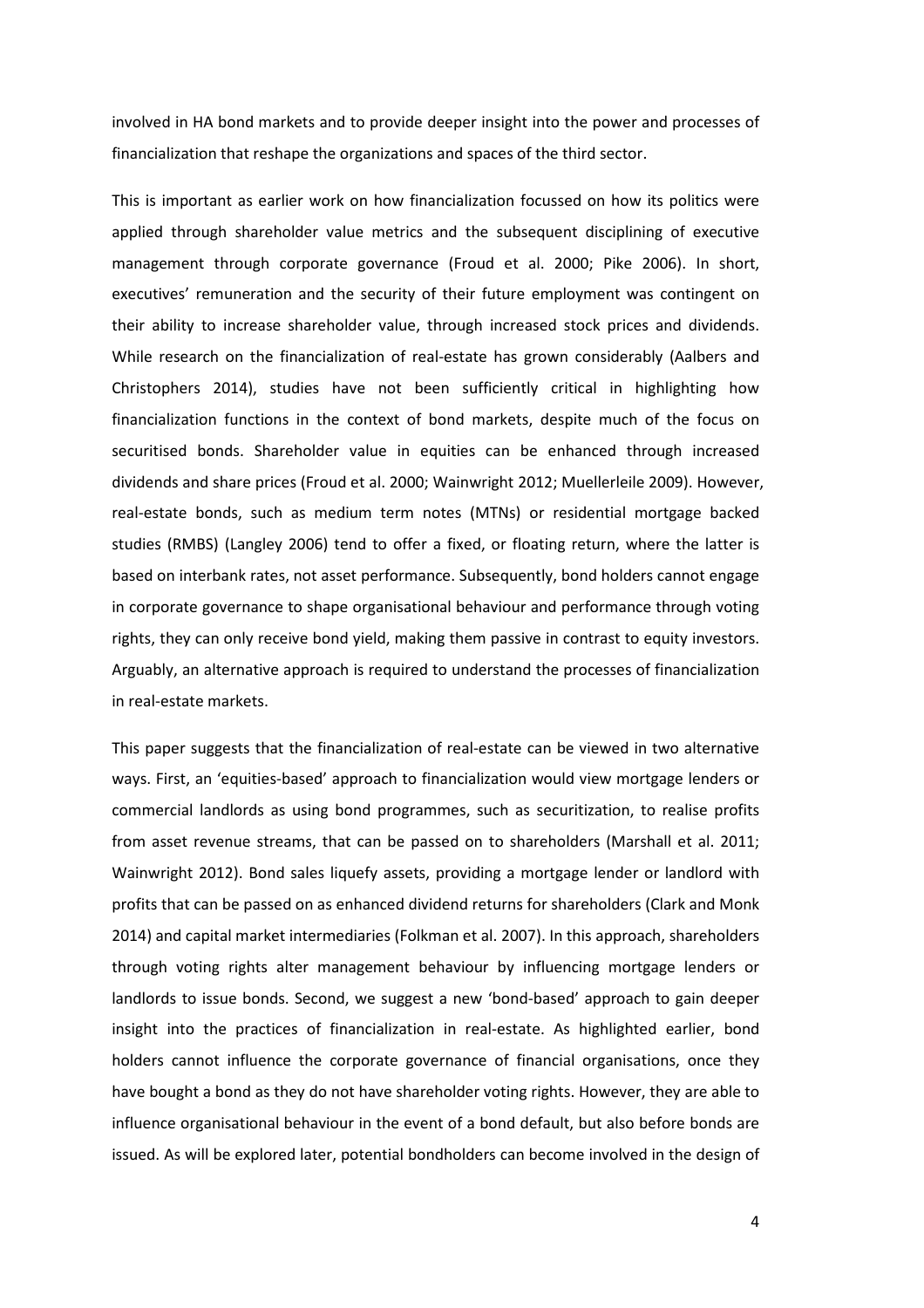bonds; as they will only purchase the securities if bonds issuers follow certain rules and covenants which prescribe how they must behave (Cook et al. 2014).

In order to access capital markets and raise finance, bond issuers such as HAs may need to redesign or reorganise their operations and activities, following the demands of potential investors and intermediaries. To achieve this, new metrics and framings are developed (Froud et al. 2000), and changes can be made to issuer's operational and business plans, creating immutable mobiles, which an issuer's management must not deviate from, otherwise they risk triggering a default. Consequently, the financializing power of institutional investors and subsequent organisational change takes place through the formalization of risk management plans, prior to bond issuance, implemented through frozen discourses that discipline the bond issuer into maintaining a particular set of behaviours (Miller and Rose 2008; Beunza and Garud 2007; Bowker and Star 1999). In this second approach the financialization occurs before bonds are issued, where fixed boundaries constrain the issuer's future behaviour over time, in contrast to an equity-based approach, where security owners can exercise their power at different times, voting on multiple changes and strategies while the security remains in circulation. Subsequently, it can be argued that real-estate financialization and the processes that change organisations do not occur throughout the lifetime of the issued security, like with equities, but before the bonds are issued. This is a useful approach, as it can be used provide insight into how organisations without shareholders, become entangled with the politics of financialization, providing further insight to address the dearth of how residential real-estate is integrated within the political economy (Aalbers and Christophers 2015; Schwartz and Seabrooke 2009).

### **2.2. Third sector: From equity markets to non-markets**

While a more critical approach is required to understand the specific mechanisms of realestate financialization, a further shortcoming of recent studies has been the limited examination of how financialization has begun to penetrate the third sector. Earlier research has provided insight into how financialization permeated the public sector. For example, French et al (2011) have been careful to point out that while state institutions designed regulation to be compatible with financialization, the state too has become increasingly financialized. Since the 1980s, the implementation of new public management paradigms, performance management (Manville and Broad 2013) and the roll-back of the state, facilitated transactions in public finance initiatives (du Gay et al. 2012; Froud and Shaoul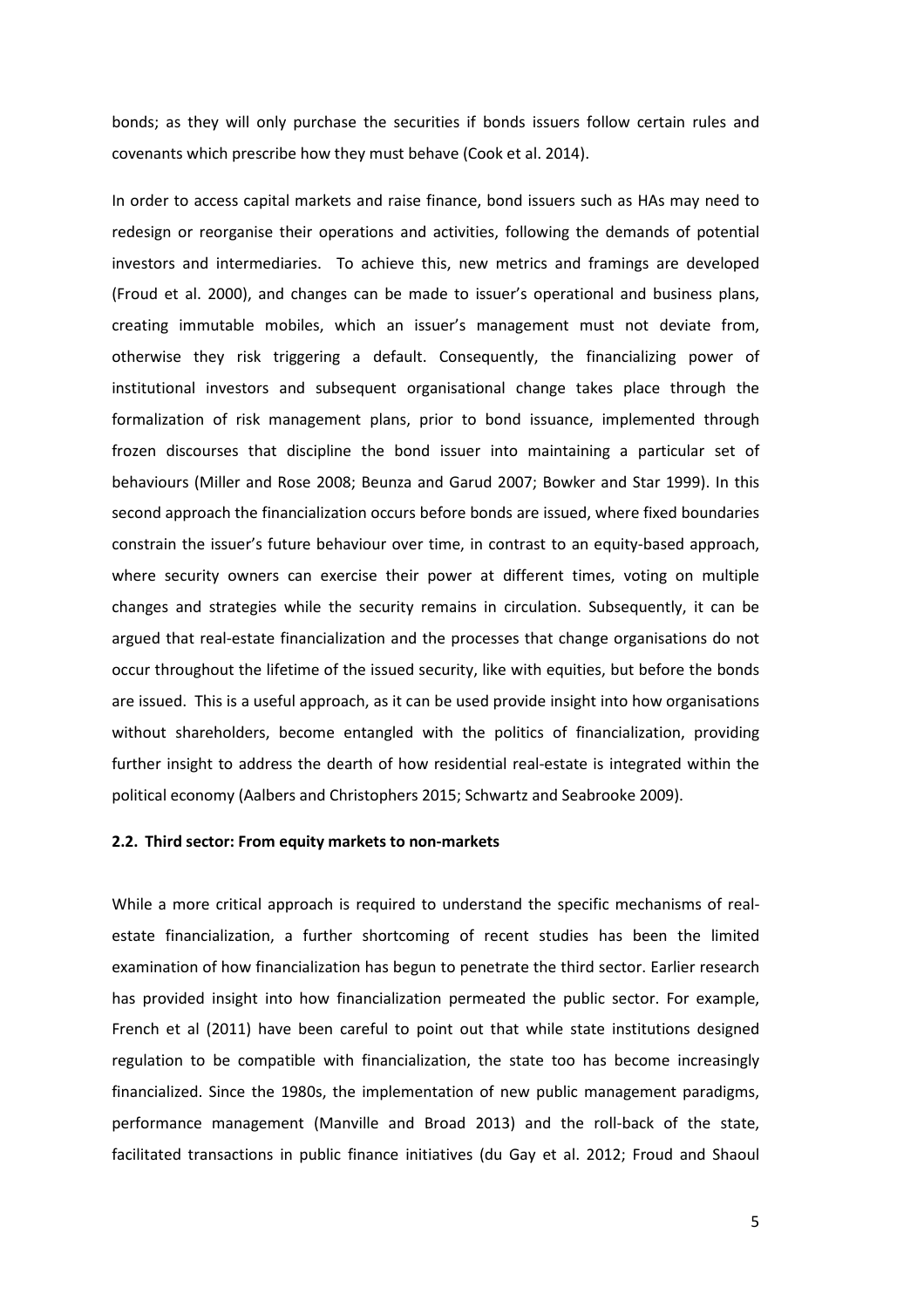2001; Froud 2003; Strickland 2013). More recently, researchers have drawn attention to how arms-length state infrastructure has also been undergoing financialization, through full and partial privatizations of utilities, healthcare and infrastructure (Aalbers at al. 2015; Ashton et al. 2014; Acerete, et al. 2011; O'Neill 2013), where the equity politics and knowledge of financialization are redeveloped to create new financial innovations through bricolage (Engelen et al. 2010).

Despite this emerging body of work on non-market public sector financialization, researchers have only recently turned to explore how third sector organisations are also engaging with financialization. The third sector consists of social enterprises that have primarily charitable and social aims, and can take the legal form of: industrial and provident societies, mutuals, community interest companies and charities, for example. These organisations sit between the private and public sectors, do not often have shareholders, and are invariably controlled by independent trustees for the benefit of the community. Social enterprises need to be financially sustainable to meet their social aims, drawing upon a mixture of government funding, donations and their own commercial activities. However, in contrast to the politics of financialization, economic returns are secondary to the attainment of their charitable aims (Emerson and Twersky 1996; Nicholls 2008). While recent work has begun to examine the financialization of mutuals in finance and educational providers as charities, research in this field remains underdeveloped (Wainwright 2012; Marshall et al. 2011; Engelen et al. 2014; Jakovljevic at al. 2008; Aalbers et al. 2015).

What is perhaps surprising about this nascent area of study, is how third sector organisations began to undergo financialization in the 1980s, although the process has begun to accelerate and deepen, particularly for social housing providers in Germany, Netherlands and Sweden, as governments are withdrawing their influence and funding from these organisations (Lennartz 2011; Rolnik 2013). This has seen the widespread adoption of performance management metrics and market-orientated narratives, where HAs have begun to displace social and regulatory frameworks with a private sector agenda, focussing on 'asset management', valuations and risk modelling (Gruis 2002; Kok and Driessen 2012; Manville and Broad 2013) making the sector more compatible with financialization. This compatibility is enhanced further by the public sector funding received by HAs which provide them with substantial revenue streams, which lend themselves well to financialization. This explains why the social housing sector in particular is undergoing financialization, in contrast to other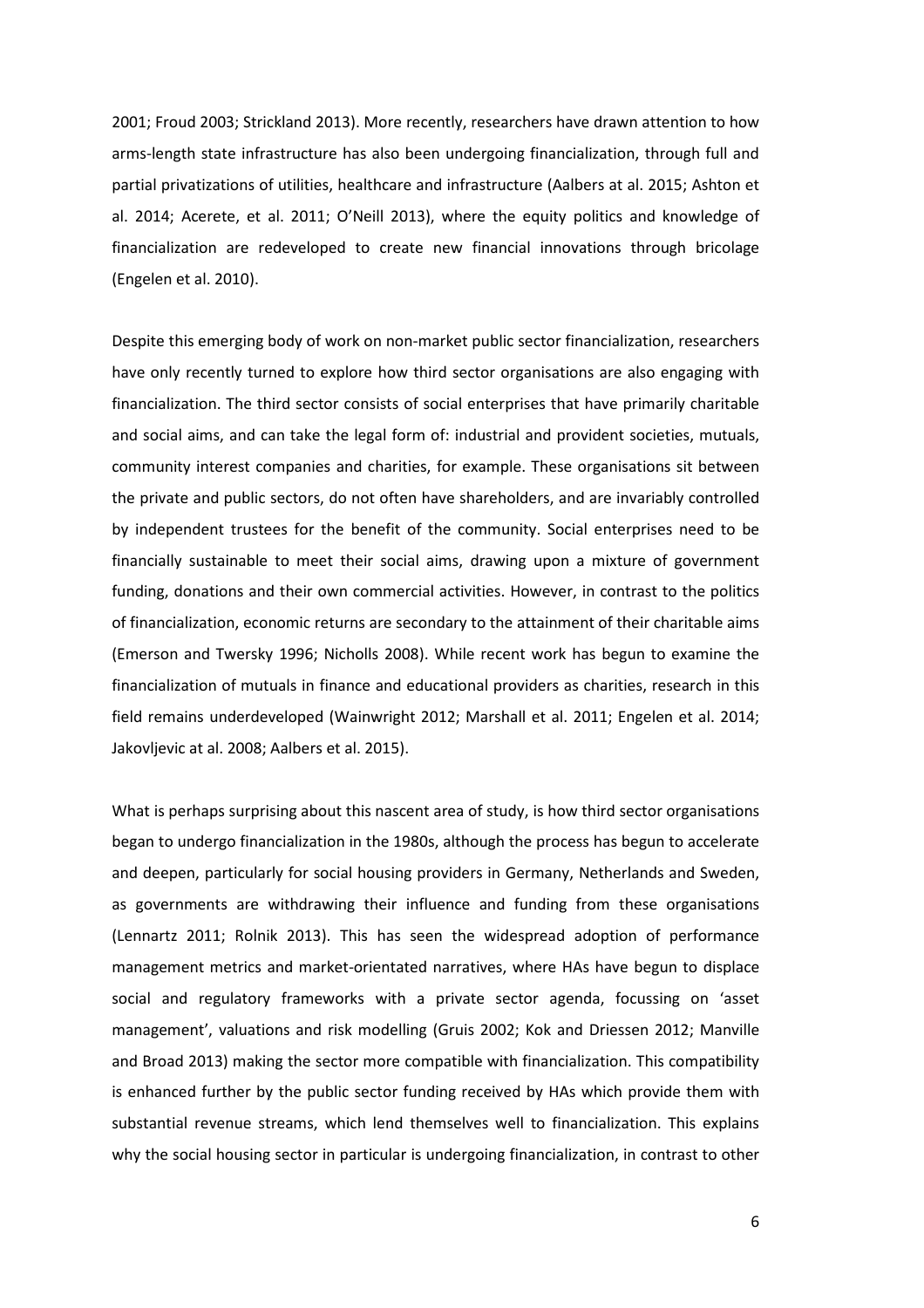smaller charities in the third sector that have a limited asset and revenue base. Subsequently, research into the social housing sector will contribute to providing more integrative understandings of the role of housing in the political economy (Aalbers and Christophers 2015; Bryan and Rafferty 2014).

Aalbers et al. (2015) provide one of the first studies into the financialization of social housing in the Netherlands through their examination of Vestia's 2011 bailout. HA Vestia nearly collapsed following extensive speculation in financial markets, inadequate financial supervision and poor understandings of financial products. The Dutch experience is very similar to the near collapse of the UK's Cosmopolitan Housing Association in 2013, which was subject to a rescue take over by the Sanctuary Housing Group (Altair 2014). In this case, accounting errors and strategic overextension funded through bond market liquidity led to the failure of the Cosmopolitan Housing Association and its subsidiaries (Altair 2014). This illustrates how financialization in the HA sector can undermine its primary social objectives, as losses on financial markets lead to the disposal of housing units and increases in rents for tenants (Aalbers et al. 2015). Despite these risks, post-GFC reductions in state funding, stemming from programmes of austerity and reduced tax receipts, have accelerated the financialization of HAs, as they seek to top-up their funding shortfalls through capital markets. A steady reduction of state funding since the 1990s, means that private financing in the sector is not new (Dieleman 1999), but the politics of austerity have deepened the role of capital markets in the day-to-day operations of HAs.

As highlighted earlier, financialization through bond issuance can restructure the power relations of organisations, with external actors gaining indirect influence and power over their internal operations. This can affect organisational behaviour, strategies and practices (French et al. 2001; Pike 2008; Froud et al. 2006) that must become realigned with bond covenants (Cook et al. 2014), if bonds are to be issued. It can be argued that the politics and processes of financialization contradict the social purposes of HAs and it becomes less clear if meeting social objectives is ranked ahead of financial returns, since investors aim to deliver financialized returns for shareholders, often institutional investors supporting an asset-based welfare regime (Erturk and Solari 2007; Froud et al. 2002; Finlayson 2009; Langley 2006). In contrast, HAs aim to provide affordable, or below market rent accommodation, to vulnerable or low income tenants which include the disabled, elderly, and those on low incomes (Malpass 2000), while often providing wider community development and social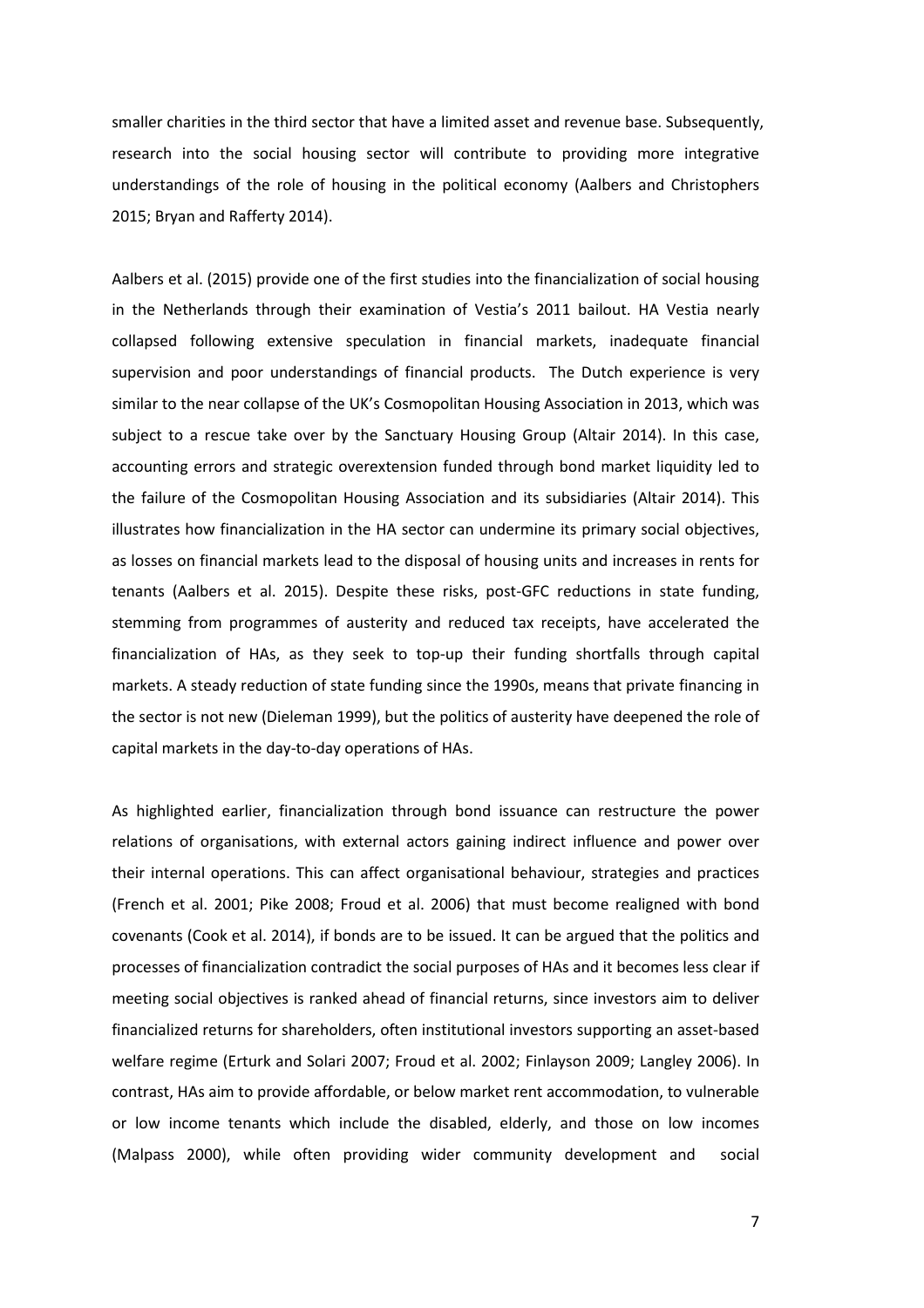programmes for tenants (cf. Lang and Novy 2014). These social objectives run contrary to the aims of financialization raising questions as to how these competing sets of politics may affect HAs, in addition to the spatial implications, in connecting them to global financial markets.

### **2.3 Research design**

This paper draws primarily upon primary semi-structured interviews, and uses additional secondary sources to contextualise this data within a wide economic context. The empirical data was collected between 2014 and 2015 and consists of 30 interviews conducted within the UK. The interviewees consist of directors, associates, analysts and managers that work in investment banks, commercial banks, boutique finance houses, policy-makers, industry representatives, investors and HAs, large and small in addition to management consultants. These respondents work within the UK HA bond market sector in issuing, placing and consuming bonds backed by revenue from HA rents.

The HA bond market was limited in size until the GFC, and is still managed by a small number of financial institutions, and a growing base of investors. As such, key participants could be located through systematic searches of the internet. Records of registered HAs held by the Homes and Communities Agency (HCA), provided insight into registered HAs. Further searches revealed the largest and smallest HAs by turnover and housing unit portfolio, whose websites provide insight into their use of capital markets through available bond prospectus documentation. Snowballing and initial interviews, in addition to searches of financial institutions' websites, revealed which financial services firms are active in the market, supplemented by bond fund documentation, to identify investors and the financial and sector press (e.g *Financial Times and Social Housing*). Participant names were then located through corporate websites and reports.

The research interviews were semi-structured to enable the interviewees to provide additional information and flexibility in their answers, and to account for their own experiences and specific expertise. The questions sought to examine the history and initial formation of the bond market, but also the rapid growth after the GFC, in addition to how innovations occurred and how new HAs and investors have begun to enter the market, and the conditions that required this development. The questions also examined the strategies, practices and difficulties that emerge in reconciling the different aims and politics of the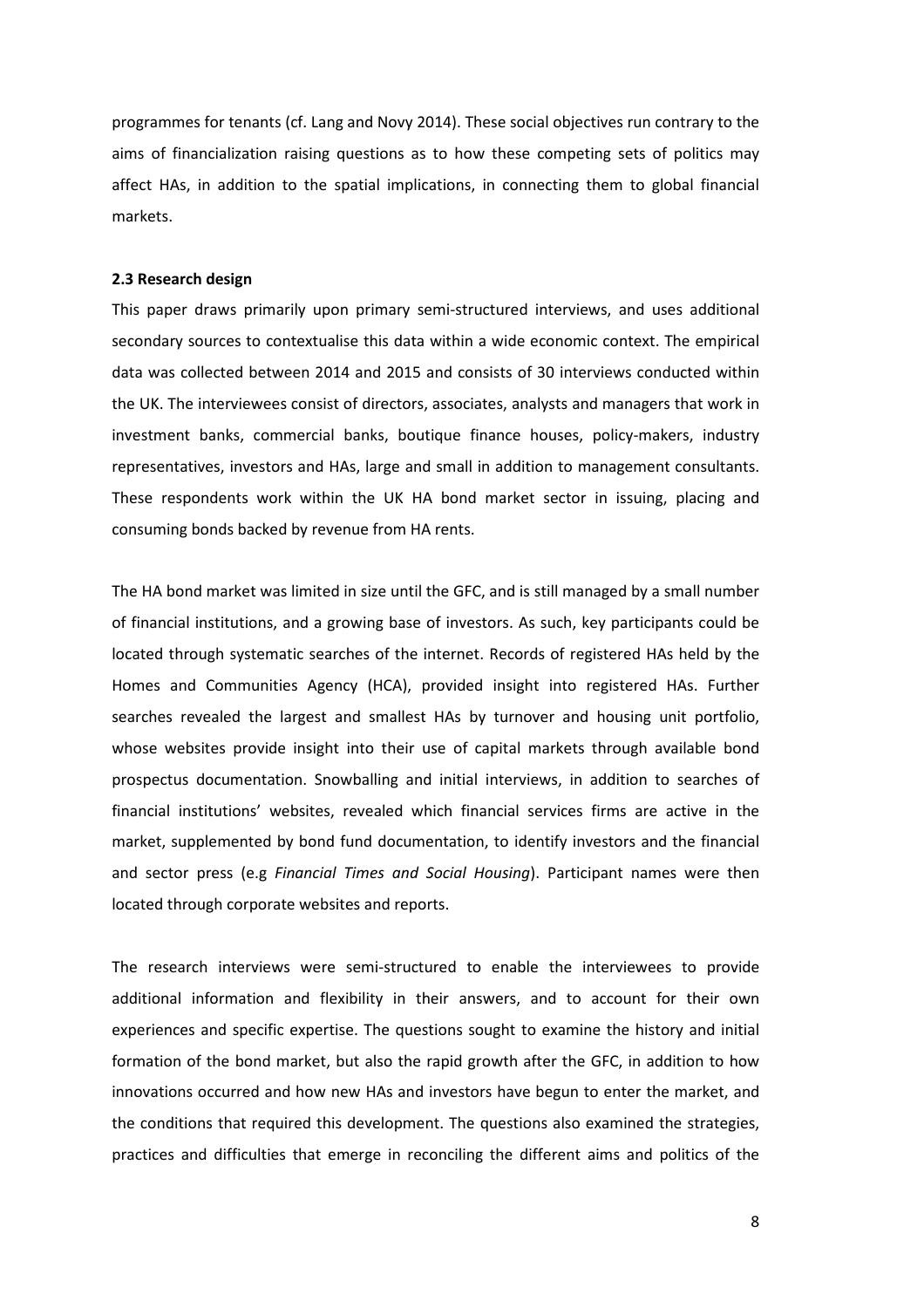different stakeholders. The duration of the interviews ranged between 45 minutes at 2 hours. Each interview was digitally recorded and transcribed. The transcripts were then thematically coded, prior to their analysis. The analysis was also supported by materials and documents suggested by interviewees, including bond documentation and market reports for further triangulation.

### **3. Financializing housing associations**

In 1979, the ruling Conservative government in Britain sought to privatise the public housing within its political economy (Crook 1986). The 'Big Bang' in 1988 assisted in facilitating this plan, as newly liberalised financial markets were permitted to release funding for the privatization of Britain's housing. These two key changes set the scene for the financialization of Britain's political economy of housing (cf. Aalbers and Christophers 2014). Financial liberalization lifted restrictions on mortgage issuance for existing financial providers, which increased competition and mortgage availability, extending homeownership to households who would have previously been denied credit (Wainwright 2012; Malpass 2000). New consumer finance products funded the transfer of state owned assets to individuals, through a series of new programmes, including the 'right to buy' initiative which provided substantial subsidies to tenants to help them buy their home from the council. In addition, HAs and local councils were able to develop shared equity/ownership schemes, to assist households in buying a share of ownership in their rented home (Crook 1986).

Despite this initial wave of privatization, many tenants continued to live in social housing. However, a second wave was more complex and provided HAs with a deeper role in the political economy's housing provision (cf. Aalbers and Christophers 2014). This would radically change the structure, geographies and funding of HAs. The history of HAs is rooted in the 19th century, when they were developed by wealthy Victorian philanthropists and religious organisations (see Emsley 1986 and Tickell 1996). Initially, they provided quality housing for the working classes, were small in scale and supported local communities. In the 1990s they began to grow rapidly in scale as the government began to transfer council housing stock into HA ownership (Malpass 2000). This phase also witnessed the development of new HAs to enable the removal of stock from local councils, while smaller associations began to merge throughout the 1990s and 2000s to provide them with economies of scale and operational efficiencies (Malpass 2000), while disposing of stock that did not fit within their geographical area. Consistent with the roll-back of the state and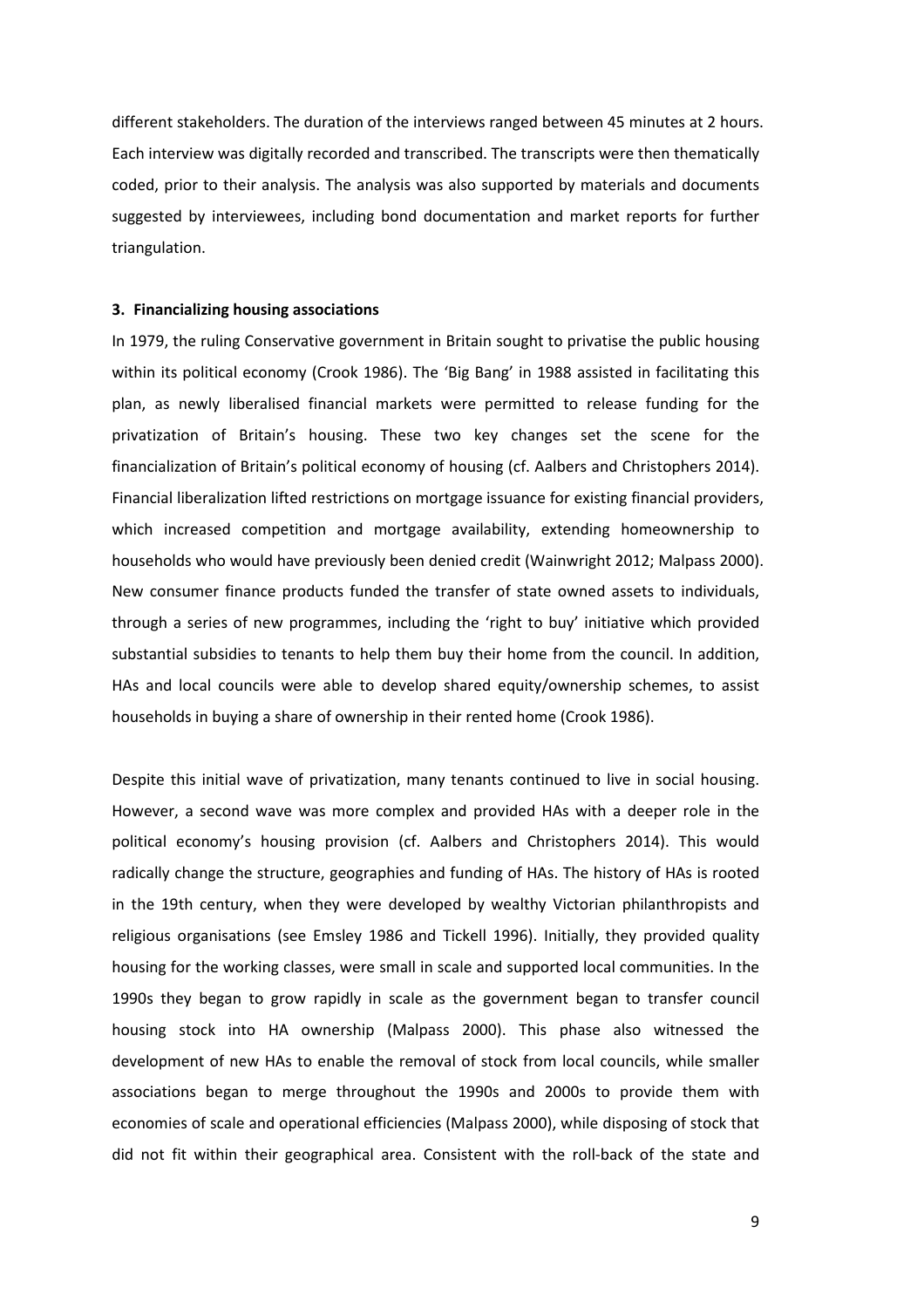introduction of private finance initiatives at the time (Froud and Shaoul, Froud 2003; Strickland 2013; Ashton, et al. 2014), the government began to view the HA sector as a strategic partner that could increase social housing provision with limited state involvement. Furthermore, the government turned to reduce HAs' funding, with the expectation that they could use their substantial assets as security to access private sources of finance from liberalised financial markets. This plan stimulated the development of a new financial ecosystem and markets that would begin to financialize the third sector.

### **3.1 Housing association financing**

This new ecosystem consisted of new and existing capital market intermediaries (Folkman et al. 2007) and institutional investors (Clark and Monk 2014). The first, an organisation called The Housing Finance Corporation (THFC) was established in 1987, and co-owned by the National Housing Federation, a representative body for HAs, and a regulatory body: The Housing Corporation. THFC was known as an aggregator platform that would issue bonds to institutional investors, and supply loans to participating HAs, to enable them to develop new housing stock or to refurbish transferred stock. The collateral behind the loans was secured on the housing assets of participating associations, with investor returns paid from rent surpluses. THFC was supposed to act as a new capital market intermediary (Folkman et al. 2007), connecting HAs to institutional investors facilitating, financialization into a new sphere (French et al. 2011; Engelen et al, 2014), but this particular bond market was slow to develop.

As with any new market, investors seek high yields due to uncertainty, while due diligence processes required investors to check on the finances and business models of each participating HA – a cumbersome process. For HAs, bond markets and the realm of high finance were unfamiliar, making the process less desirable, but it did not take long for additional competing financial institutions to enter the market of social housing finance. Following the Big Bang, London's financial services sector had access to deep interbank money markets with low interest rates, which witnessed the entrance of high street banks, who began to recycle cash into 25-30 year long term loans, as illustrated below:

> "And the interest fell away during the '90's, then the banks started looking at this and saying "This looks a bit like a residential mortgage, and we understand that its property based, 25 year term finance" so the banks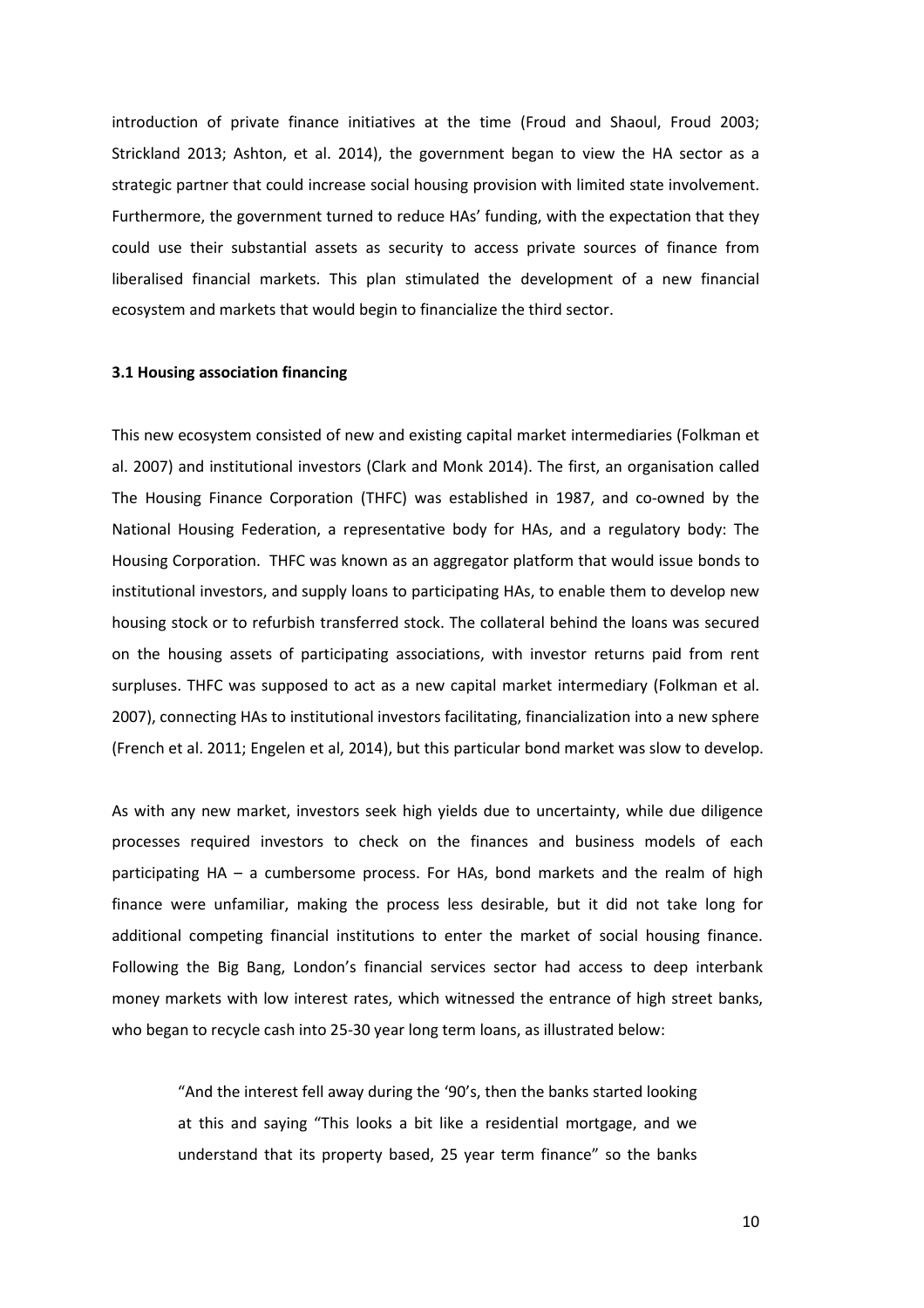started piling in. And then two things happened really. The banks came in, but also there was the stock transfer movement as Government started transferring stock…The banks started pricing those, and that started the influx of bank finance. So late '90's/early 2000's the banks are providing more finance into the sector" (R15 regulator)

High-street banks viewed HAs as a market straddling residential mortgages and commercial loans, and through financial bricolage (Engelen et al. 2010) they came to dominate social housing finance. High-street banks were keen to enhance shareholder returns in a competitive, deregulated financial services market (Marshall et al 2011), although their mechanism of funding was unsustainable, facilitated by low LIBOR rates. In order to increase returns, banks began to sell interest rate swaps, derivatives and other services to capture profits from the low cost loans to HAs, placing high-street banks with substantial exposures to HAs real estate, which coincided with the GFC:

"…banks were blatantly mis-pricing the loans they were making to the housing associations on the basis that however tight the pricing to Libor, they could then make significant additional amounts of money out of fixing derivatives on the loans, and other general services provided to housing associations…That left us with a position in 2007 where five banks in particular had around about, now I'm trying to think back here to find the specific figures, £45 – 47 billion of lending, the capital markets were by that stage a marginal provider" (R20 financial services)

The GFC created considerable problems for high-street banks as LIBOR rates increased, but 25-30 year loan rates had been fixed. Capital adequacy regulation viewed long commercial loans unfavourably, especially when governments began to stress-test banks, so they became keen to get HAs to refinance their debt. In some cases, lenders would search loan contracts to look for breaches of contract, to try and increase interest rates or force refinancing. As such, the collapse in liquidity from the GFC closed development finance for HAs, which created a new funding gap:

> "The [funding] gap as far as the supported sector is concerned is huge. But the huge funding requirement from the sector; they are looking at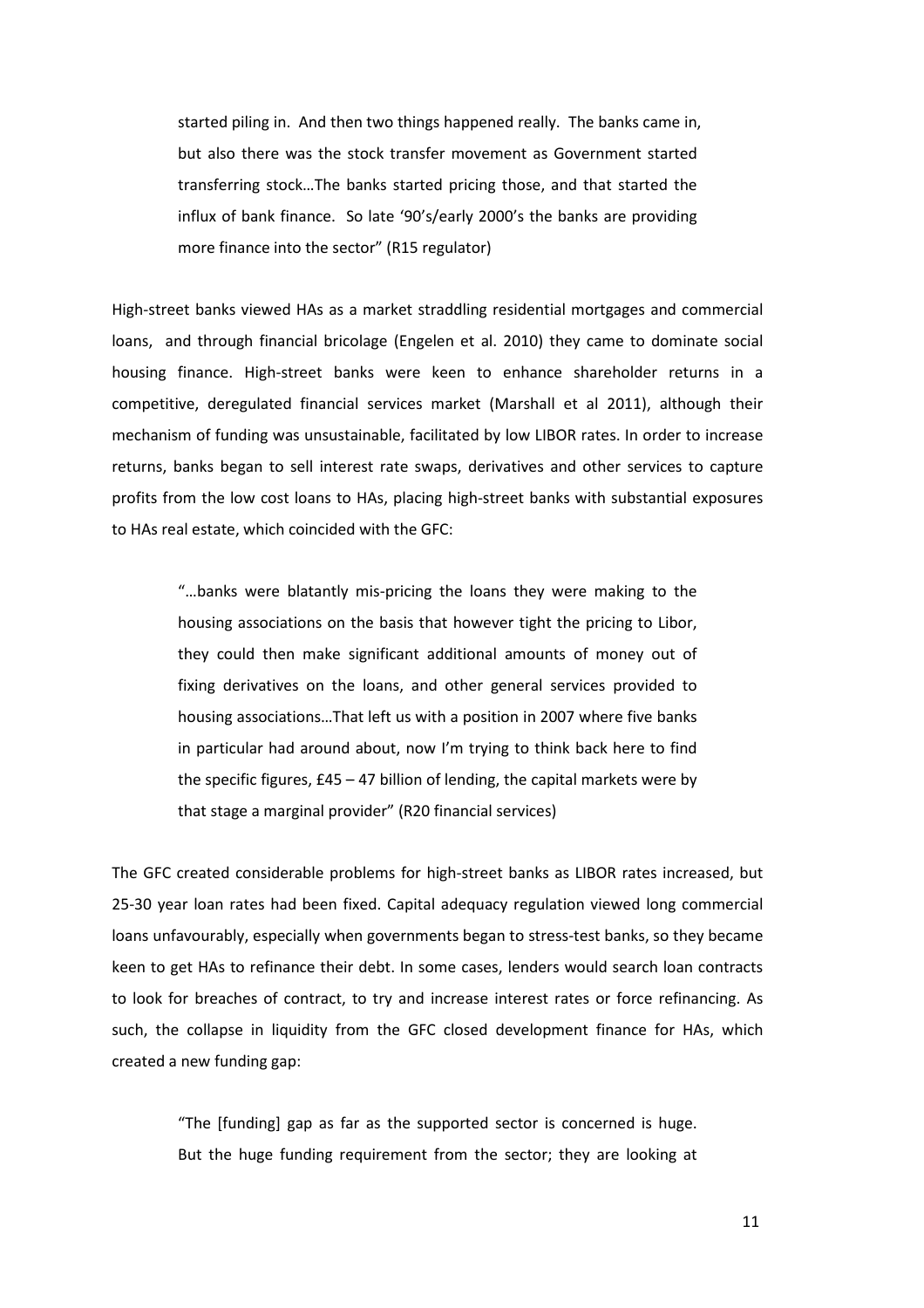probably about continuing to raise £5 billion or so a year…And this fledgling market we are working on is only going to grow" (R22 financial services)

Following the GFC, HAs began to turn to capital markets, in order to close the funding gap between state subsidies and demand for new housing. Some larger HAs had already issued their own bonds directly to institutional markets in the 1990s. For example, a HA raised £130 million in bond finance in 1998, providing investors with a semi-annual coupon of 7.93%, with BNP Paribas in London as the arranger.<sup>1</sup> These 'own label' bonds, in addition to THFC bonds ensured that capital market intermediaries and investors retained knowledge of the nascent market, which enabled it to grow, following the GFC. While the market for residential securitization and property bonds had all but vanished in Europe and the US (Wainwright 2015; Aalbers 2015) the niche HA bond market began to develop rapidly, connecting sociallyorientated HAs directly to capital markets and exposing HAs to new pressures and expectations (cf. Engelen et al. 2014; Marshall et al. 2011; Pike 2006).

# **3.2 Placing local assets in global markets: geographies of production and spatial implications**

The issuance of new social housing bonds involves the cultivation of new networks that connect local housing assets and revenue streams to a global investor base (cf. Marshall et al. 2011; Wainwright 2013). Smaller, or first time bond issuers, will often enrol the support of specialist consultants to calculate the costs of potential government welfare changes and arrears on their business models, and the impact of bond repayment schedules to establish the most appropriate form of financing, whether it is to use an aggregator, private placement, own 'branded' issue, or drawdown facility. Larger experienced HAs will often complete this task themselves. The HA will then contact a specialist financial services provider, established high-street bank or investment bank that will arrange the financial transaction, the development of bond ratings and legal documentation. The arranging banks will then work to establish pricing and investor demand, before HA executives begin to promote the deal:

> "I mean the process for us probably took about three months in total. So the initial part is working out your need to borrow money and how much

 $\overline{\phantom{0}}$ 

<sup>1</sup> http://www.lqgroup.org.uk/services-for-residents/about-landq/performance-and-finance/investorrelations/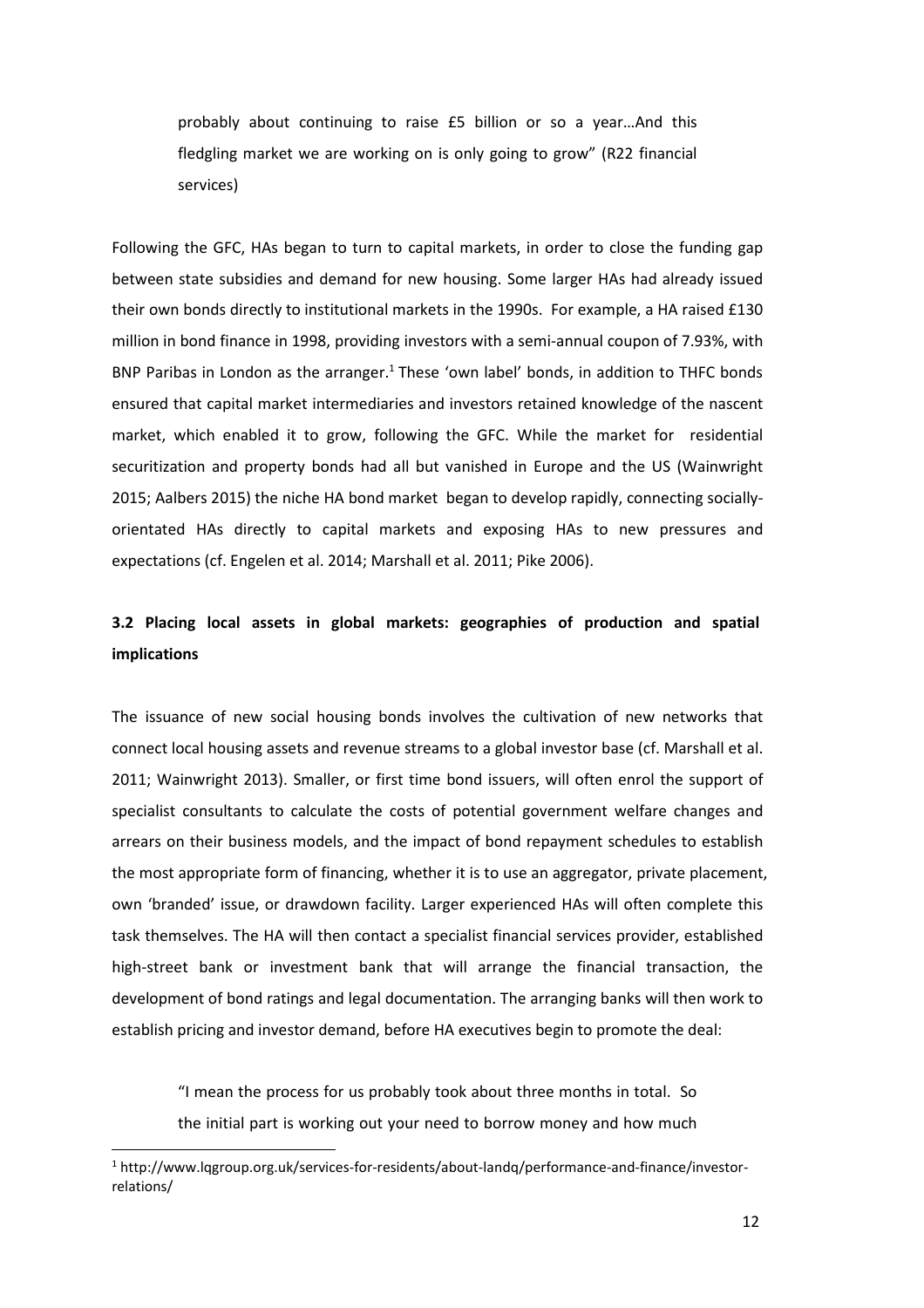of that. And once you've done all that, the next stage is to choose the banks you want to work with. Then we did what is called a beauty parade. So you get the banks to come and present and say how would they sell the bond and how would they ensure we would get the best price…then you've really got a couple of months of working through the legal documentation. There's reams and reams of bits of paper you have to get sorted out and stuff. And then working on the investor presentation, and that takes a while making sure that the story is clear. Especially if investors don't know the group, the understanding of where the group is coming from, what it's drivers are and where it's going and that sort of stuff…And then also, I mean, the other thing that we spent quite a lot of time working on was just thinking about the pricing" (R10 HA)

Social housing bonds are often acquired by insurance providers as part of annuity funds and other insurance products. While the bond yields are low, they are rated has having a low risk, since the revenue stream is heavily underpinned by housing benefit from the government. The 25-30 year long maturity of the bonds also matches the liabilities of annuity funds, which explains why many of the early purchasers were fund managers for British insurers, located in London and Edinburgh. However, the market has recently attracted a wider body of investors as larger issues are listed on bond market indexes, which requires the managers of index tracking funds to acquire the bonds, attracting larger Canadian and US investors:

 "When you reach £250 million of issuance on a bond, especially a rated listed bond, it goes on the index, and then its benchmark bond. And once it's on the index, then a number of other insurance companies have to buy it essentially, because they track these indices…So then all of a sudden the market opens up to a good 20/25, and you see Canadian pension funds coming in as well; they like the product; they understand property and the social consequences. Who else buys this? You'll see some of the big funds nowadays as well, seriously coming over after the big deals from the States… this is actually a very attractive product as a Double A, Single A level, as most of these investors can't buy below investment rate" (R21 financial services)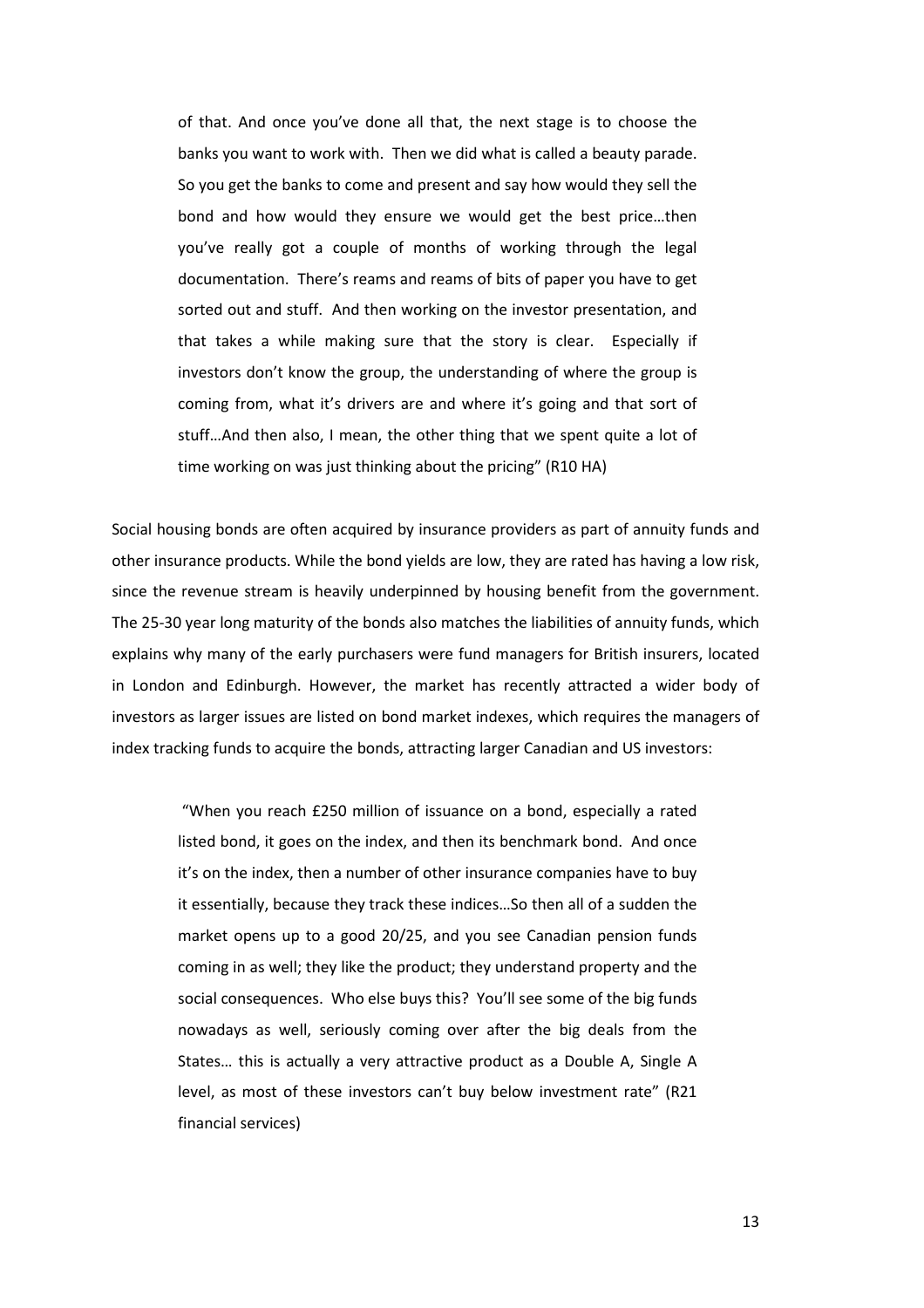While HA bonds are consumed globally, the underlying assets, revenue and risk are strongly influenced by local housing and labour markets, in addition to the wider economy. Subsequently, space is important to arranging banks and investors in determining the risk and pricing of bonds. Housing stock types and HA location can have a particular effect in determining risk profiles. For example, a recent change to welfare policy through the 'Bedroom Tax' has forced tenants on low incomes to pay additional rent for vacant rooms in their properties, increasing their risk of arrears. HA properties in the 'North' are often under occupied, due to an oversupply of larger properties, increasing the risk of default by bond issuers in the North, making investors of investing in HAs in particular spaces:

"There certainly is perhaps a divide in some areas of this in terms of north and south because its averse to the dreaded bedroom tax. Well in the northern parts of the country there is quite a lot of under-occupation; what's been built over the last 40 years is mostly family homes as well. You know, there could be under-occupation of one or two rooms, so people have been receiving benefits and they are having been asked to pay, and they will find it a struggle" (R22 financial services)

The geographical risk inherent in local markets and the business models of HAs is also taken into account in valuing real-estate assets. Technically, in the case of a bond default, the housing assets could be repossessed by bondholders, although this scenario is considered unlikely, but provides reassurance to investors.<sup>2</sup> Investors and arrangers indicted that in the past this has also affected the risk and pricing of bond purchases, with HAs located outside of London paying a premium in contrast to a London based association, as their stock, if repossessed, would fetch a greater price if sold to private developers (cf. Wainwright 2012).

The location of HAs can also influence the complexity of their business models, which can also increase bondholder risk and pricing. Due to the higher operational and development costs of being based in London, HAs are often larger and more likely to be participate in more speculative activities such as building properties for private sale and rent, to cross-subside

l

<sup>&</sup>lt;sup>2</sup> There have been limited failures of housing associations. Following the example of the Cosmopolitan Housing Association (see Altair 2014), it is likely the government would attempt to find another housing association, or a group of associations, to take control of the property and manage the assets and tenants. This would protect BOTH investors and tenants. Due to political risks, it is unlikely that the government, or an investor, would seek to evict social housing tenants, although in an extreme scenario, this would be legally possible.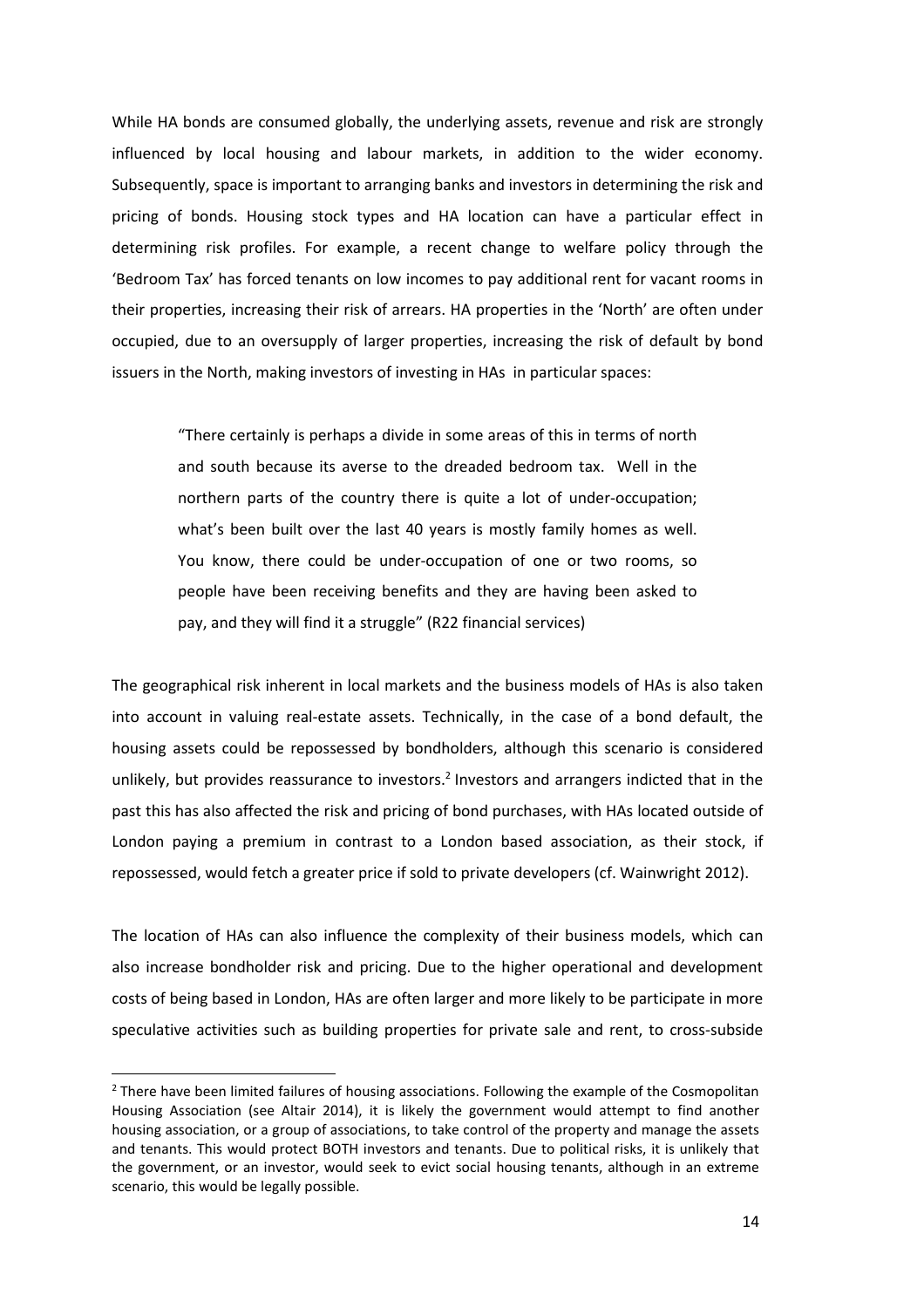their social housing activities. While investors perceive greater security in these bond issues, owing to high real estate values, speculative operations can be viewed negatively, increasing funding costs, as highlighted below:

"From a wider point of view there were certainly, and I think there still is, from the markets a London/South East bias. People are very comfortable with the valuations and demand characteristics in London, and you get more and more uncertain as you move further into the regions, Scotland being its own question…In terms of our targets, I think we've always been looking for not necessarily simple associations, but ones which have a proven business model. Obviously simple makes that an easier process…And certainly for smaller ones, HAs, as we mentioned before, their charitable desires might mean that the management has a less economic focus in the way they run the business. And because of that you would want a simpler business model, and those seem to work fine. For the larger associations, we do get control with them. I think greater exposure too. And again, particularly in London with the other additional things they might do that the markets dislike, have been with their shared ownership, those types of products" (R25 asset manager)

In this sense, diversification to cross-subside social housing, while creating social value by participating in shared ownership, can be viewed negatively by investors and arrangers, as this introduces more risk by moving away from stable revenue streams provided by social welfare spending, which is perceived to be low risk.

# **4. Reconciliation? Managing contradictory private-public politics across local and global space**

As discussed earlier, one shortcoming of research on financialization is the limited insight into how non-equity investors can influence organisations without shareholders. In the context of the third sector, bond investors do not have the voting rights enjoyed by shareholders (Froud et al 2000; Pike 2006; Muellerleile 2009) and are unable to directly influence the behaviour of HAs to enhance returns, or protect their investments. As such, they cannot influence HA behaviour once a bond has been purchased, but by implementing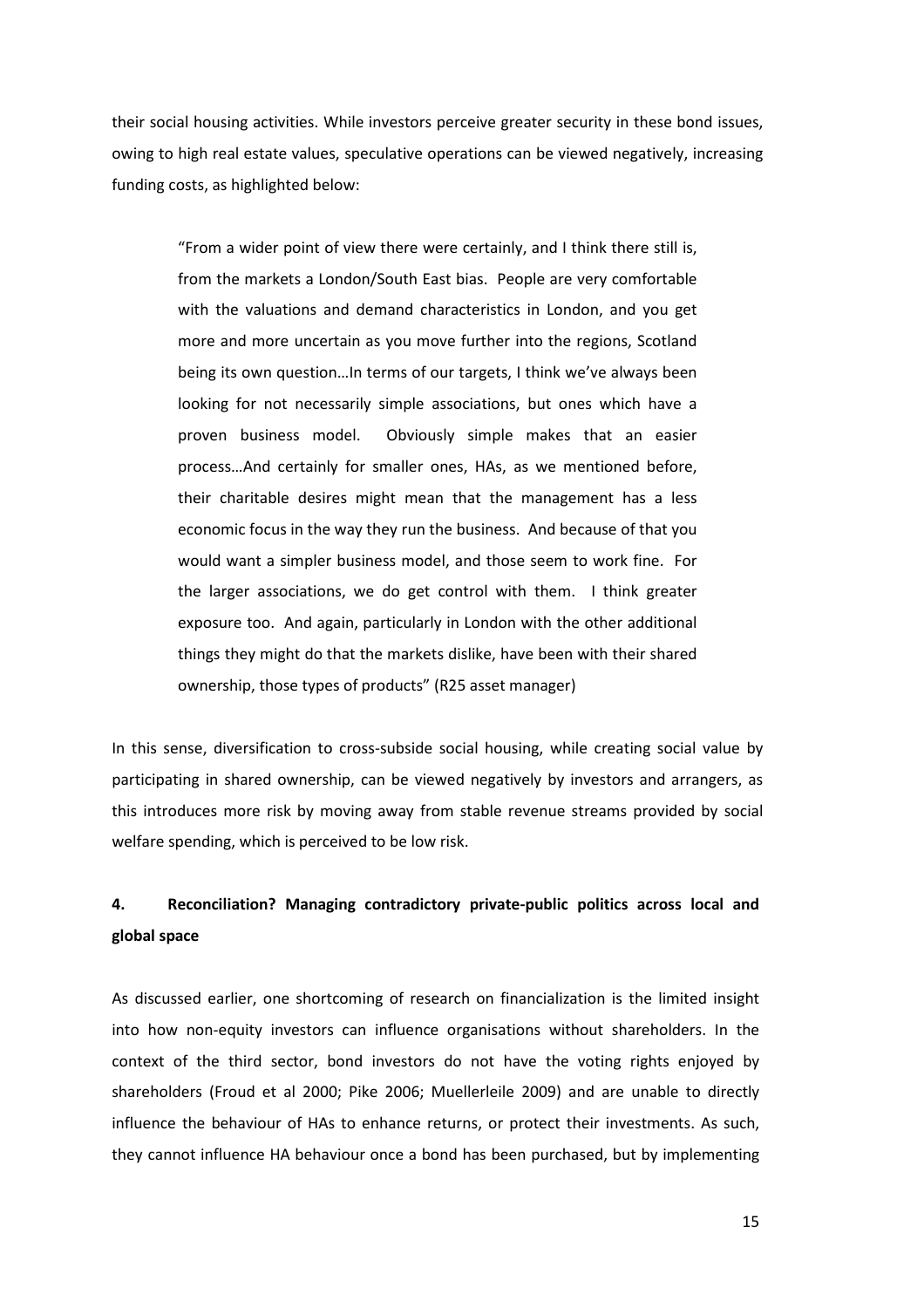bond covenants and introducing calculative frames and performance metrics through capital intermediaries (Froud et al. 2006; Miller and Rose 2008; Beunza and Garud 2007) they are able to influence them before an issue, through suggestions to change business plans, to limit future drastic changes to their operations.

It must be emphasized that this power is soft as investors cannot force issuers to change their activities, but they can indicate what future activities they would view negatively, which could dissuade them purchasing bonds for that issue, but also in the future. The combination of metrics and soft power disciplines HAs and in doing so can restrict their activities and undermine their social aims (Emerson and Twersky 1996; Nicholls 2008):

"Someone asked me the correct question quite early on in the deal about "What is the right level of surplus we should be making, given our social purpose?" and that's a really difficult question…The types of things that the rating agencies and the investors are looking for are things like margin performance or operating surplus, operating margins, margins etc. Now fundamentally those are all geared to be more profitable...So on the one hand they would like all those things to improve, but how do you get more profitable? Well there's a number of ways, one of them is you spend less on repairs, that's probably the easiest one; obviously less staff etc.etc. So there are some tensions there, but as I was saying earlier, you have almost got the reverse to that, which is we don't really want you getting into anything other than social housing, so I know you'd like to do all that build for sale stuff, but that makes us a bit nervous" (R7 housing association)

Interviewees indicated how investors were not keen on complex business models which deviate from social housing due to the higher risk, despite the opportunities to grow returns, invest in community programmes, and provide housing for key workers, meeting social objectives (cf. Nicholls 2008). The metrics developed by bond rating agencies and used by investors can also be problematic in that they do not accommodate the diverse and strategic activities of HAs. Interview 5 below, outlines how attempts to become more sustainable and efficient, which should reduce risk to investors and enhance performance, contradicts the standards and metrics: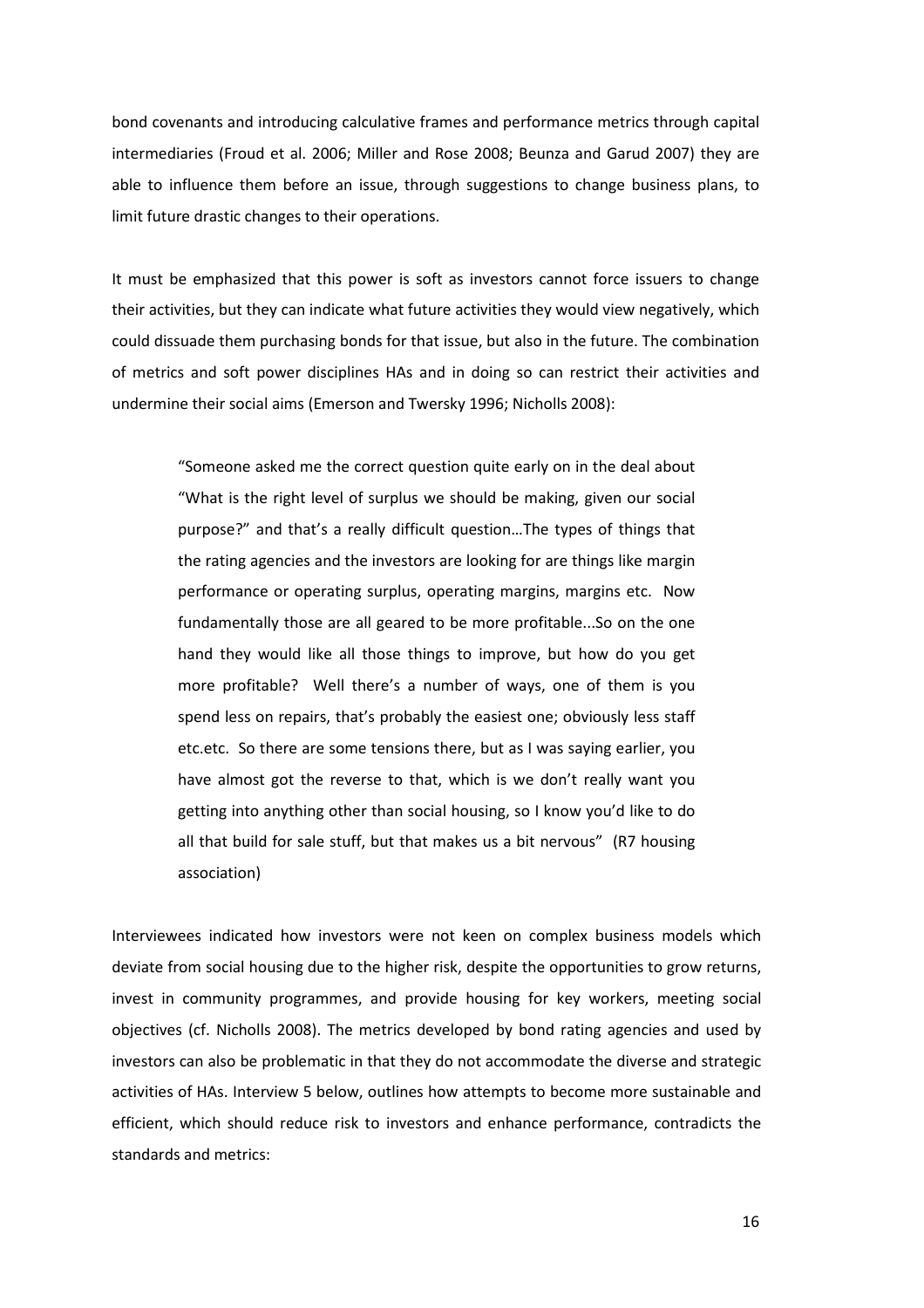"And the other thing that you do get with a credit rating is you can have a scenario where the rating actually cuts against your strategic objectives. So for example, one of the objectives that we've got, is to rationalize our stock base and get out of areas that are not strategically important to us anymore; so for example we are moving out of London. But one of the measurements that the credit rating agency use in balancing their assessment of risk is the extent of which your business plan is predicated on asset sales. Now our business plan isn't particularly predicated in that sense, so it just happened that we are doing it for strategic reasons. But what the credit rating agencies do is they actually measure your activity. not the purpose behind it…therefore they will look at your asset disposals and say "Oooh, you are shedding a lot of assets. You are getting a lot of money through assets disposals, therefore you are a higher risk organization" and "By the way, we've dropped your credit rating." "(R5 housing association)

Organisational change, even for legitimate strategic purposes can trigger bond market downgrades, which increases the cost of future bond issues, removing future cash that could be deployed in creating more social and affordable housing, or supporting communities. Subsequently, limitations in the assessment of risk and unique characteristics of HAs can undermine their activities, highlighting the tensions with financialization in the third sector.

Interestingly, financialization within the sector has stimulated new innovations and practices to reassure investors, but which have also been beneficial for tenants. Recent changes to welfare payments including the Bedroom Tax, incoming Universal Credit and direct payments have created new potential risks to timely rent payments, reducing available revenue, which could trigger a bond default. Despite initial concerns by stakeholders in the social housing sector, new innovations to reassure investors that this risk is being managed have been successful, while limiting the difficulties for tenants struggling to pay their rent, while providing additional training and support:

"Well, the whole welfare reform has in fact led to a beneficial impact on our cashflow, because we have put a lot more effort into collecting the rents. So we have spent quite a lot of money on automating processes,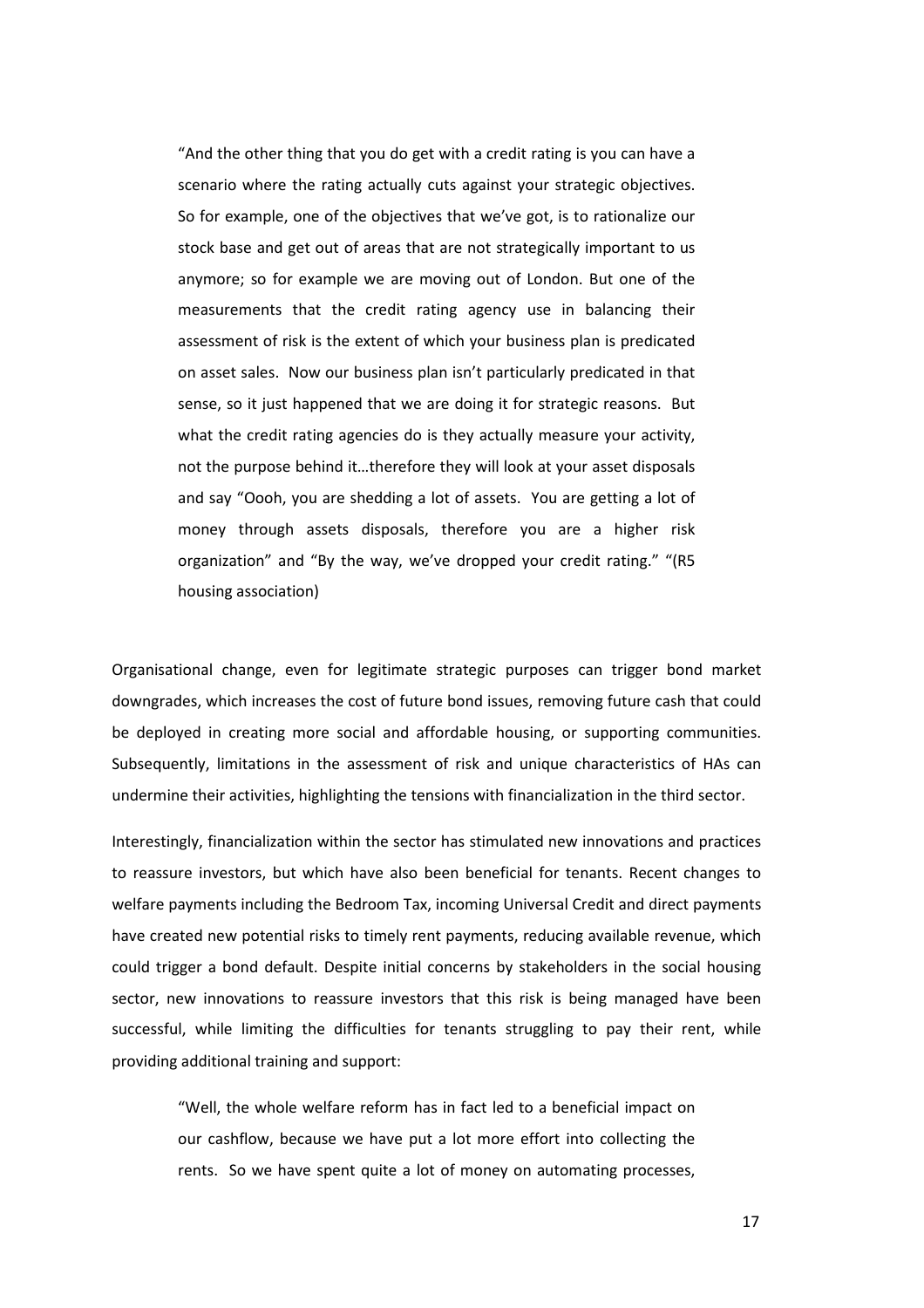bringing in things like text messaging, so the people get an automatic text…We have also invested in benefit advisors so we find that quite a lot of people are getting more benefits than they were before because we have put the effort into helping them optimise their income. We have also spent money on employment and training programmes, which are helping tenants get employment, because once you are working, the caps and everything else become less relevant...And also, we've been spending money on effectively supporting people to move to a new home…And quite interestingly, the number of people in under-occupation is pretty well the same number of people in over-occupation, albeit they are not necessarily in the same towns, because we have quite a big spread of geography. And obviously it requires people to want to move… we support, we help fund the cost of the house swaps, because it's a win-win situation. One finds it easier to pay the rent, and the other finds that they've got a home that's big enough for them" (R2 housing association)

However, these innovations have not always been positive for tenants, and in some cases HAs have begun to undermine their own social objectives in providing housing for low income households. These associations have begun to undertake close analyses of their tenant portfolio, investigating what proportion of tenants are supported living, working families on low incomes, and the unemployed. In order to reduce the likelihoods of future arrears and defaults, some organisations are actively managing new applications to reject households deemed high risk, moving towards practices employed in the private rental sector:

"There is evidence that there are changes both in allocations and then practice towards arrears in the tenancies. So we are increasingly seeing housing associations not accepting nominations, as I say, the Council nominates a household to go into housing association property, if they are on benefits the housing associations increasingly are trying to just reject the nomination. We are seeing safeguards against bedroom tax, working tenants who are paying their rent in themselves, being told that they can't take properties where they would be under occupying and liable for the bedroom tax if they did lose their job" (R16 stakeholder)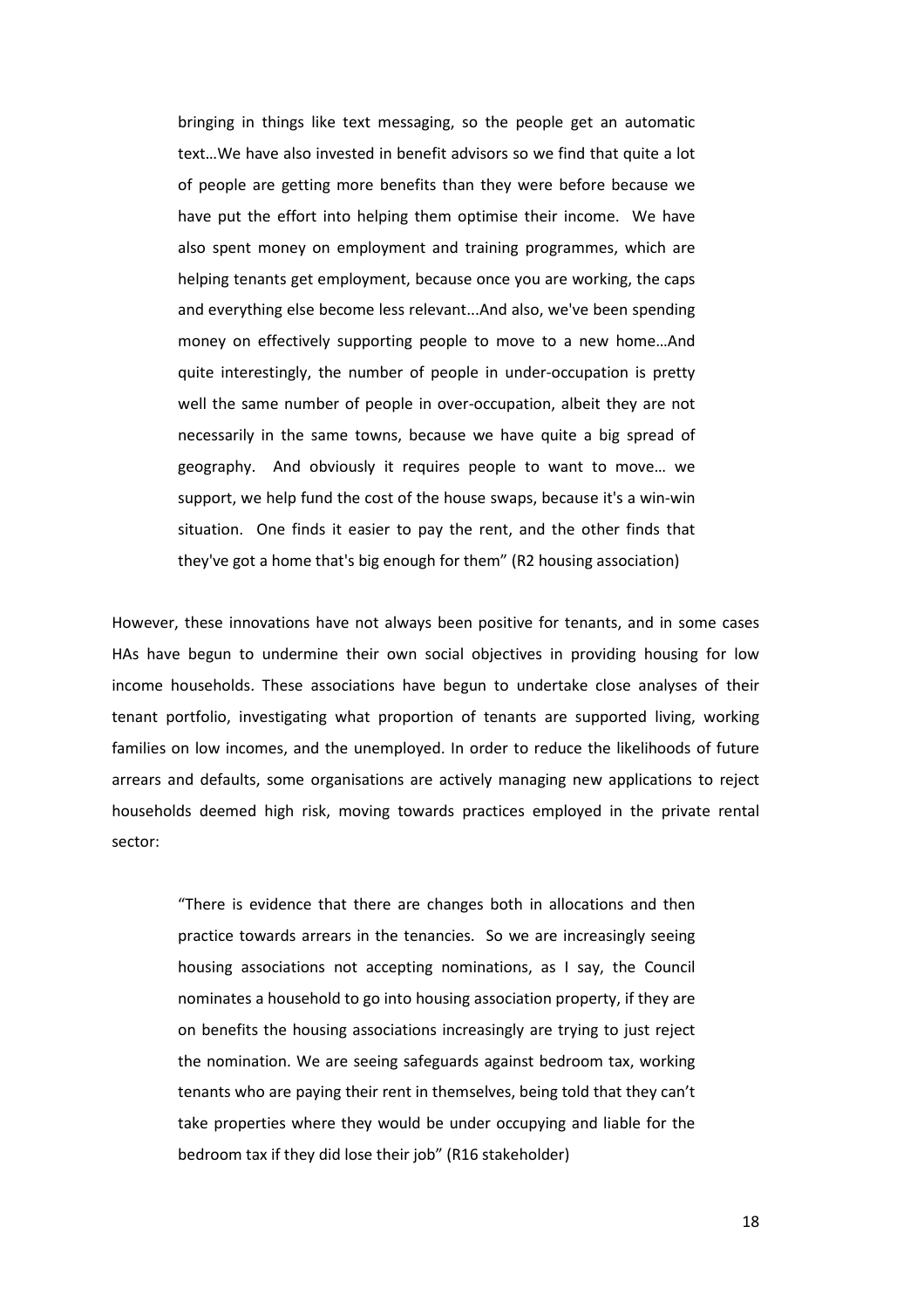The adoption of sharper commercial practices has emerged from the growth of HAs through mergers and diversification, making them more complex, especially in their use of financial markets. This has led to a transition towards a more corporate culture through financialization, focusing on finance-led growth, returns and organisational performance. As illustrated below, the financialization of HAs has begun to demote the importance of social objectives in supporting local communities in some organisations:

"I mean big housing associations, sadly they've lost their focus on the social bit, I would argue…I am thinking of Association X in London. I forget the name of the people that did that but they seemed to have completely dismantled a local community by shifting them all over London and uprooted them, just to build some new cutting edge state of the art social housing and new private build next to a train station. That will be snapped up by bankers" (R6 housing association)

While the financialization of HAs has enabled them to bridge a funding gap left by the withdrawal of state funding, it has also introduced new politics to the sector to protect investor returns. While accessing international capital markets has been successful for meeting finance needs, it is clear that the financialization of the sector has developed new pressures that have seen larger associations begin to drift from their social objectives. Subsequently, some organisations are focussing on protecting their reputations in the eyes of investors through performance management metrics and standards, while constraining their ability to create organisations that can assist local communities.

### **5. Conclusion**

Following the GFC, there has been a marked increase in the growth of study into financialization and real-estate. However, two important shortcomings have emerged within the literature. First, researchers, with a few limited exceptions, have overlooked the financialisation of third sector organisations such as HAs (Engelen et al. 2014; Aalbers et al. 2015; Jakovljevic 2008), which have begun to make extensive use of capital markets. Second, scholars examining financialization in real-estate have underestimated the complexity of the processes that (re)shape real-estate organisations and their activities, through bond programmes. In addressing these two research gaps, we argue that financialization utilises a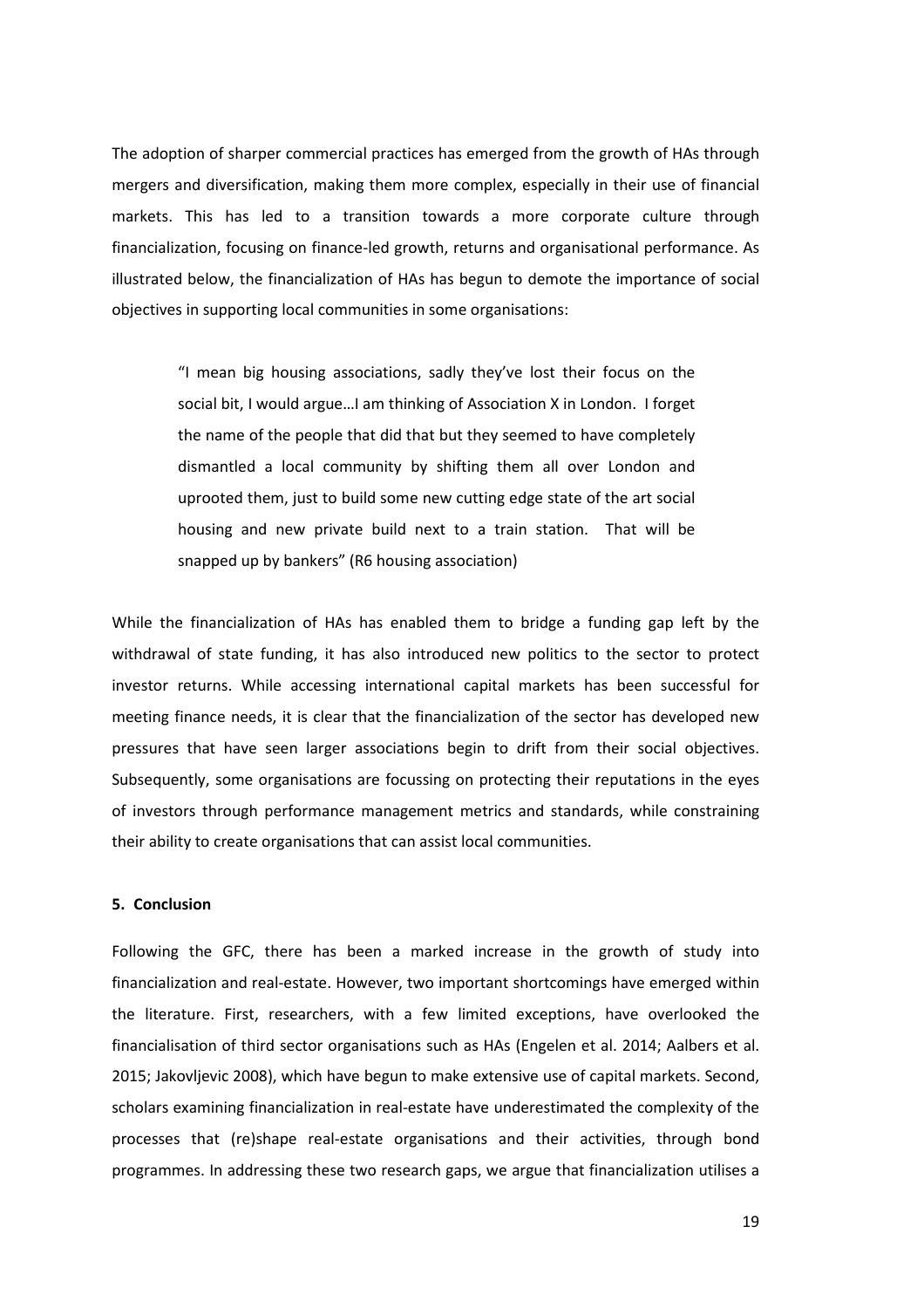different set of practices to discipline organisations involved in the funding and provision of housing, through capital market participation. In doing so, we have sought to provide deeper insight into how HAs have become deeply entwined in capital markets, and how they have undergone organisational change, developing new plans and processes to enable them to access bond markets, which have had some positive, and less positive, impacts on HAs and their tenants.

Specifically, we have uncovered how the social objectives of the third sector have been challenged by the power of financialisation, capital market intermediaries and asset managers, a wider consequence of the roll-back of the state. As such, the paper provides new insight into how financialization has begun to permeate the third sector, and the processes through which it can do so. This provides new insight into how financialization processes differ outside of private sector financialization, particularly in the context of realestate, and builds upon the current literature (cf. French et al. 2011; Aalbers and Christophers 2014). In addition, our paper also draws attention to the spatial implications of HAs and financialization. Our study demonstrates how regional labour markets and demand for accommodation, tenure and land price can shape the activities of HAs, but also how local dynamics can shape the risk perceptions of investors, affecting the cost of social housing funding. As such, it can be more expensive for smaller HAs outside of London to obtain funding to (re)develop their housing assets. The paper also disentangles the geographies of capital market intermediaries and investors that constitute the market which enables the financialization of HAs (cf. Lennartz 2011; Folkman et al. 2007), through a mixture of London based high-street banks, boutique financial companies and investment banks, through to Edinburgh-based asset managers and increasingly North American investors, extending the networks of investors, who are able to discreetly influence the business plans and strategies of HAs, to protect their investments and to secure their returns. Interestingly, the paper revealed how investors have been seeking replacement real-estate investment opportunities, that offer low risk and steady returns which can replace substantially reduced securitization markets (Wainwright 2015).

The paper raises broader questions about the impact and extension of financialization and its introduction and modification of new management techniques, metrics and knowledges (Engelen et al. 2010; Beunza and Garud 2007), which reshape the activities of the third sector through a more commercial lens, which has begun to challenge the supremacy of social value over economic value creation for HAs. While an emergent HA bond market has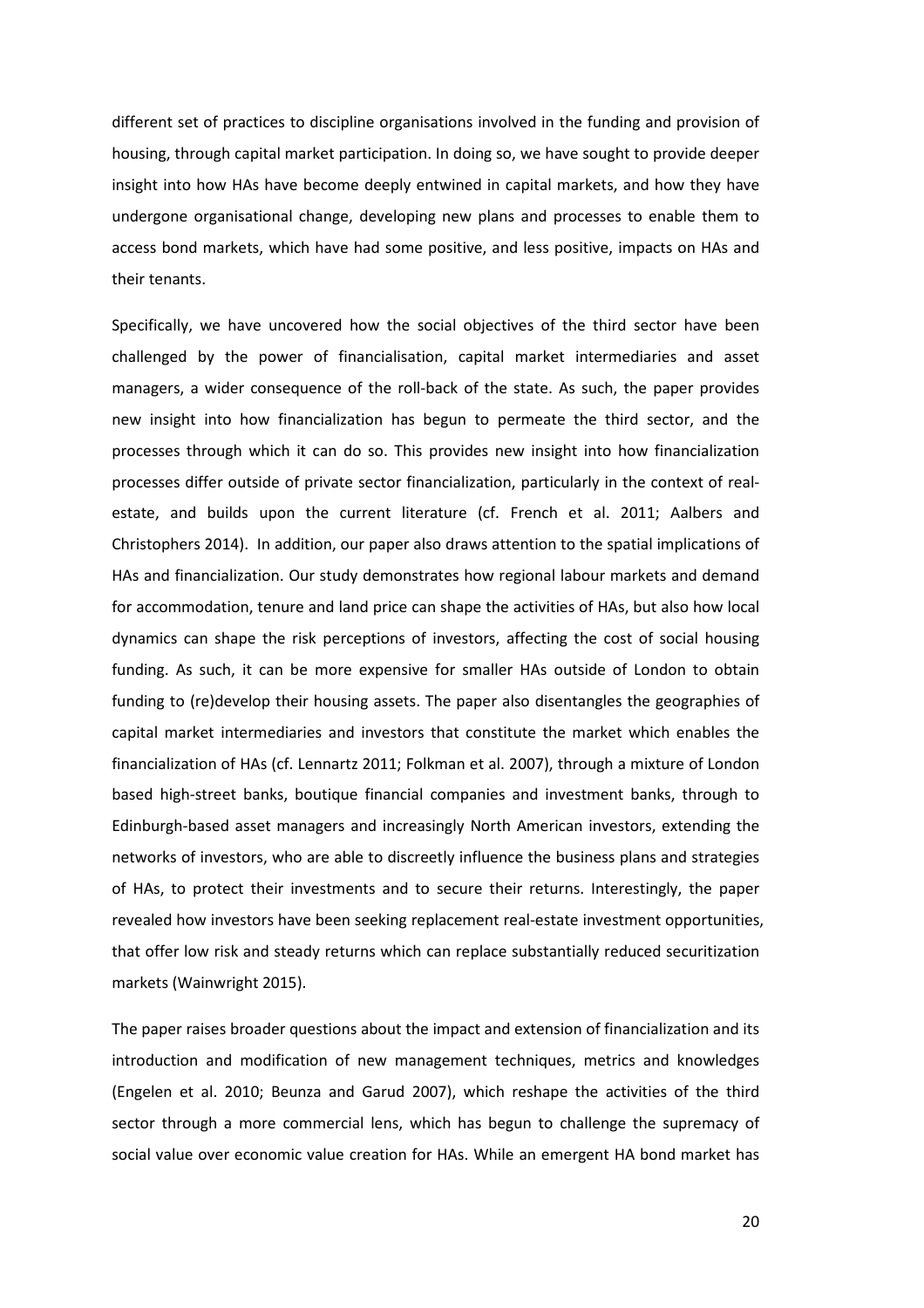filled an investment gap developed by the roll-back of state investment, it is questionable that these organisations are able to raise cheaper capital independently, than if the state was to issue treasury bonds to support the financial needs of HAs. This shift to an off-balance funding approach for the government, facilitated through financialization, has created new opportunities for capital market intermediaries, but has increased funding costs and fees, resources that could have been used to support vulnerable households, while more questionable practices which have emerged can have a direct negative effect on vulnerable households (cf. Emerson and Twersky 1996; Nicholls 2008). The outcomes for different stakeholders are mixed: the government has reduced its funding costs; capital intermediaries earn fees, while risk is transferred to asset managers and vulnerable households, where the former can absorb risk (Folkman et al. 2007, but the latter cannot, exposing vulnerable households to risks of eviction, waiting lists and rent increases.

We argue that further research is needed to explore how financialization has begun to permeate the third sector and challenge the social objectives of non-private organisations. While earlier studies of financialization have been applied to the private sector (Muellerleile 2009; Langley 2007; Pike 2006), which is more closely aligned with the politics of financialization, the permeation of high-finance into HAs, which prioritise social value creation have arguably had a deeper impact on the strategic orientation, values and practices of these organisations. This has required the translation of market knowledges, cultural change and financial performance metrics (Manville and Broad 2013; Miller and Rose 2008; Engelen et al. 2010), which remain understudied in the third sector context. Economic geographers and social scientists need to turn and seriously examine the permeation of financialization into the third sector, to examine the new spaces and institutions which it is beginning to reshape.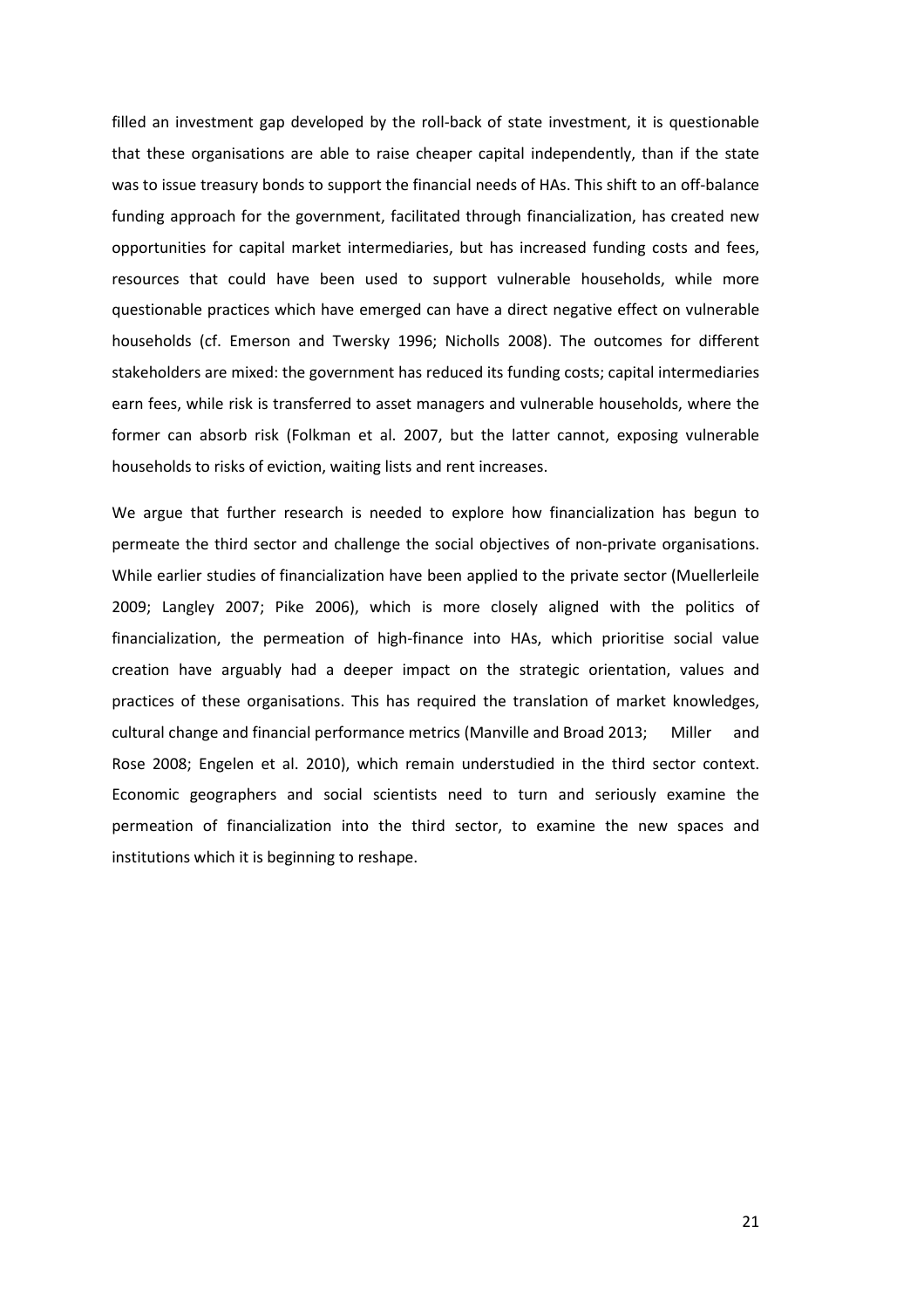#### **References**

Aalbers, M. and Christophers, B. (2014) Centring housing in political economy, Housing, Theory and Society, 31(4): 373-394.

Aalbers, M. (2015) Corporate financialization, in Castree, N. et al. (eds.) The International Encyclopaedia of Geography: People, the Earth, Environment, and Technology, Wiley: Oxford.

Aalbers, M. and Engelen, E. (2015) The political economy of the rise, fall and rise again of securitization, Environment and Planning A, in press

Aalbers, M., van Loon, J. and Fernandez, R. (2015) The financialization of a social housing provider, International Journal of Urban and Regional Research, in press.

Acerete, B., Stafford, A. and Stapleton, P. (2011) Spanish healthcare Public Private Partnerships: the 'Alzira model', Critical Perspectives on Accounting, 22(6): 533-549.

Altair (2014) Cosmopolitan Housing Group Lessons learned, Altair: London.

Ashton, P., Doussard, M. and Weber, R. (2014) Reconstituting the state; City powers and exposure in Chicago's infrastructure leases, Urban Studies, 1-17.

Beunza, D. and Garud, R. (2007) Calculations, lemmings, or frame-makers? The intermediary role of securities analysts, in Market Devices (Eds) MCallon,Y Millo, F Muniesa, Blackwell: Oxford ,pp 13- 39

Bowker, G. and Star, S. (1999) Sorting Things Out: Classification and its Consequences, MIT Press: Cambridge, MA.

Bryan, D. and Rafferty, M. (2014) Political economy and housing in the twenty-first century – from mobile homes to liquid housing? Housing, Theory and Society, 31(4): 404-412.

Cook, D., Fu, X. and Tang, T. (2014) The effect of liquidity and solvency risk on the inclusion of bond covenants, Journal of Banking & Finance, 48: 120-136.

Clark, G.L. and Monk, A. (2014) The geography of investment management contracts: the UK, Europe and the global financial services industry, Environment and Planning A, 46(3): 531- 549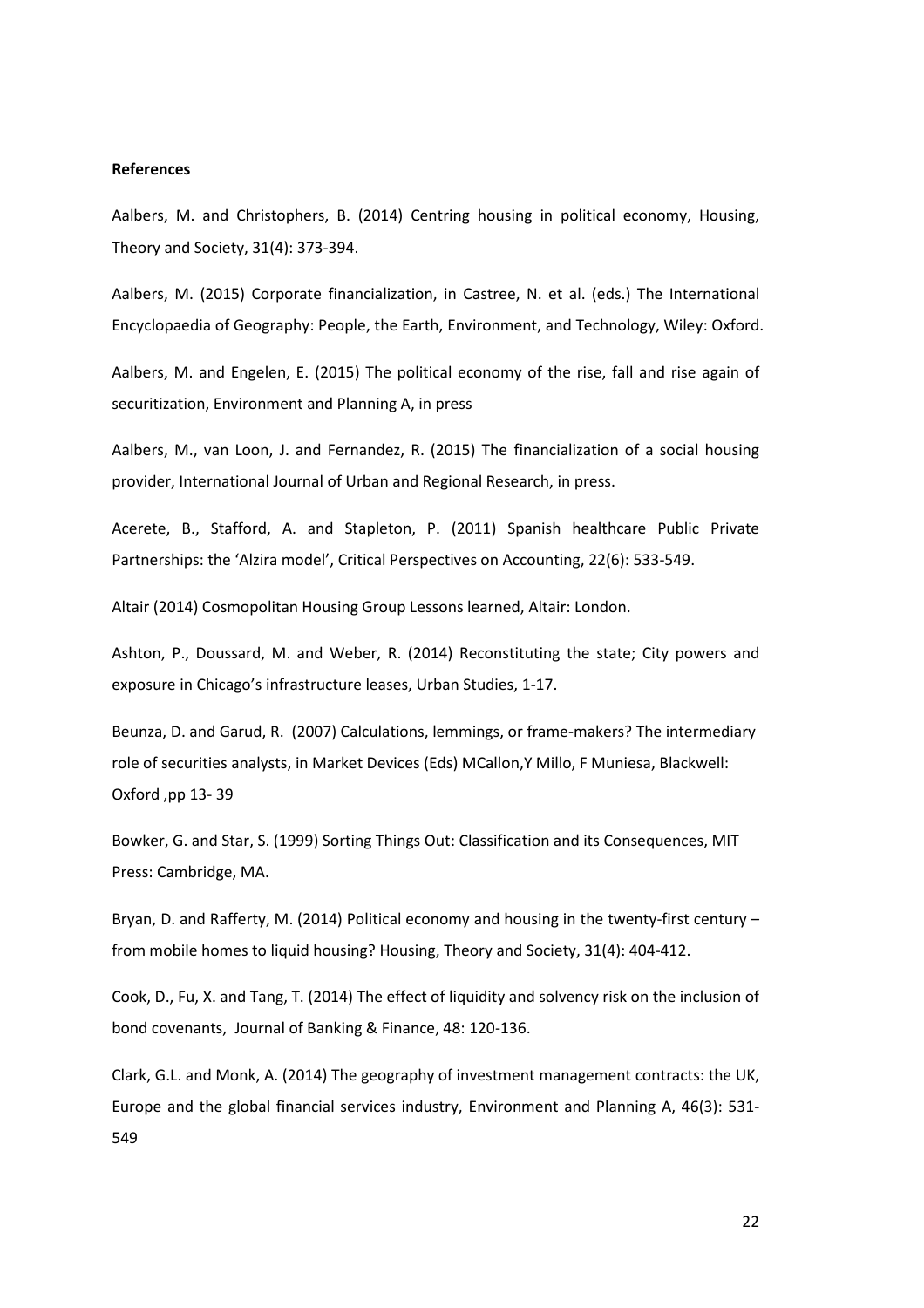Crook, A. (1986) Privatisation of housing and the impact of the Conservative Government's initiatives on low-cost homeownership and private renting between 1979 and 1984 in England and Wales: 1. The privatisation policies, Environment and Planning A, 18: 639-659.

Dieleman, F. (1999) The impact of housing policy changes on housing associations: experiences in the Netherlands, Housing Studies, 14(2): 251-259.

Emerson, J. and Twersky, F. (1996) New Social Entrepreneurs: The Success, Challenge and Lessons of Non-profit Enterprise Creation, The Roberts Foundation: San Francisco.

Emsley, I. (1986) The development of housing associations, Garland Publishing, London.

Engelen, E. (2008) The case for financialization, Competition and Change, 12(2): 111-119.

Engelen, E., Erturk, I., Froud, J., Leaver, A. and Williams, K. (2010) Reconceptualizing financial innovation: Frame, conjuncture and bricolage, Economy and Society, 39: 33–63.

Engelen, E., Fernandez, R. and Hendrikse, R. (2014) How finance penetrates its other: a cautionary tale on the financialization of a Dutch university, Antipode, 46 (4): 1072-1091.

Epstein, G. (ed.) (2005) Financialization and the world economy, Edward Elgar: Cheltenham.

Erturk, I. and Solari, S. (2007) Banks as continuous invention, New Political Economy, 12: 369- 388.

Fields, D. (2015) Contesting the financialization of urban space: community organisations and the struggle to preserve affordable rental housing in New York City, Journal of Urban Affairs, in press.

Faulconbridge, J. and Muzio, D. (2009) The financialization of large law firms: situated discourses and practices of reorganisation, Journal of Economic Geography, 9: 641-661.

Finlayson, A. (2009) Financialisation, financial literacy and asset-based welfare, The British Journal of Politics and International Relations, 11: 400–421.

Folkman, P., Froud, J. Johal, S. and Williams, K. (2007) Working for themselves/ capital market intermediaries and present dy capitalism, Business History, 49: 552-572.

French, S., Leyshon, A., Wainwright, T. (2011) Financializing space, spacing financialization, Progress in Human Geography, 35: 798-819.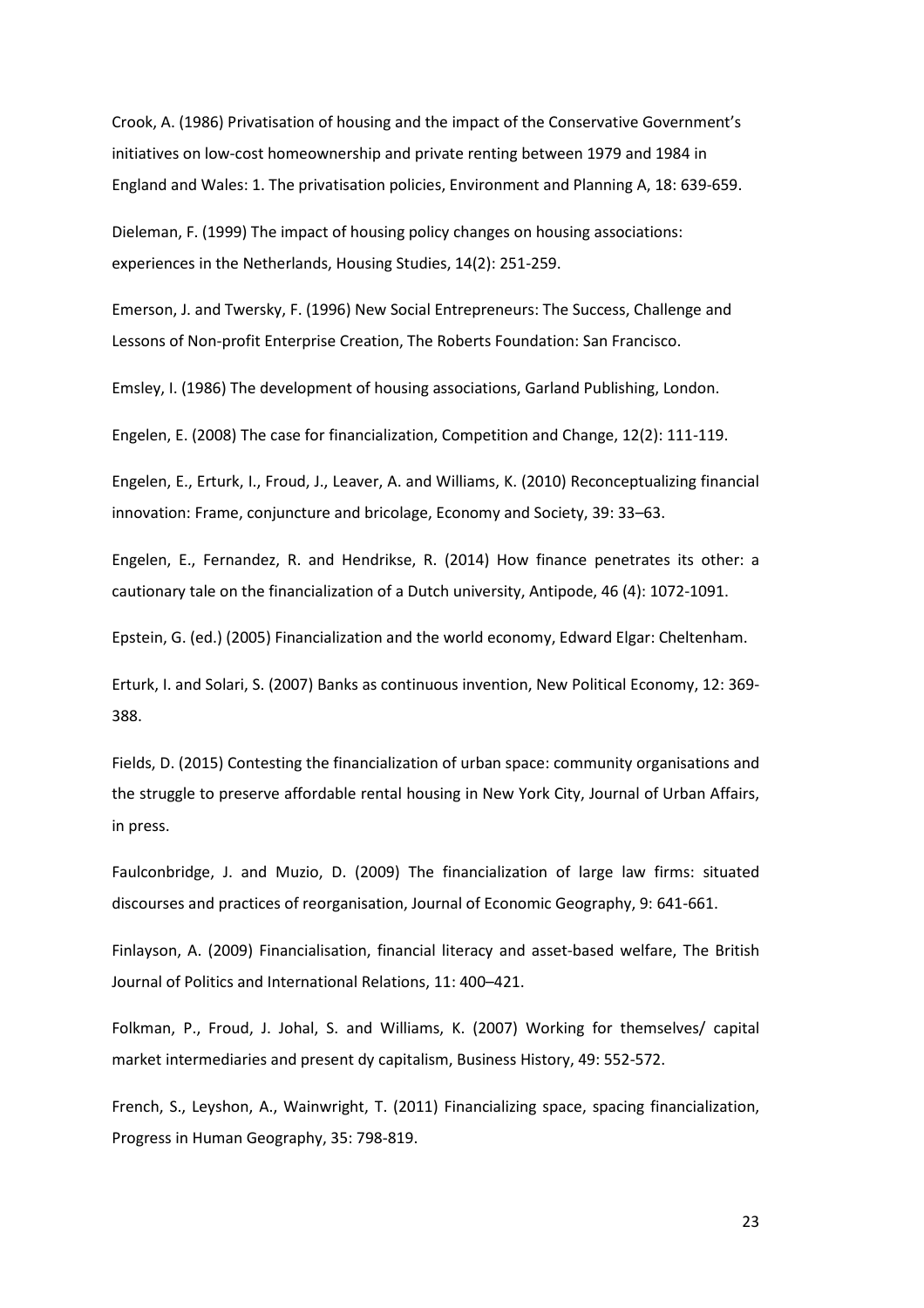Froud, J., Haslam, C., Johal, S. and Williams, K. (2000) Shareholder value and financialization: consultancy promises, management moves, Economy and Society, 29: 80-110.

Froud, J. and Shaoul, J. (2001) Appraising and Evaluating PFI for NHS Hospitals, Financial Accountability and Management, 17(3): 247-270.

Froud, J., Haslam, C., Johal, S. and Williams, K. (2002) Financialization and the Coupon Pool, Capital and Class, 78: 119-151.

Froud, J. (2003) The Private Finance Initiative - risk, uncertainty and the state, Accounting Organizations and Society, 28(6): 567-589.

Froud, J., Johal, S., Leaver, A. and Williams, K. (2006) Financialization and strategy: narrative and numbers, Routledge: Abingdon.

du Gay, P., Millo, Y. and Tuck, P. (2012) Making government liquid: Shifts in governance using financialisation as a political device, Environment and Planning C, 30(6): 1083 – 1099.

Gruis, V. (2002) Portfolio Management in the social rented sector: valuation, risk analysis and strategy development, Housing Studies, 17(2): 245-265.

Jakovljevic, B., Hollingshaus, W. and Foster, M. (2008) Financialization of Education: Teaching Theatre History in the Corporatized Classroom, Theatre Topics, 18(8): 69-85.

Kok, R. and Driessen, P. (2012) Antecedents of market orientation in semi-public service organizations: a study of Dutch housing associations, The Service Industries Journal, 32(12): 1901-1921.

Krippner, G. (2005) The financialization of the American Economy, Socio-Economic Review, 3(2): 173-208.

Lang, R. and Novy, A. (2014) Cooperative housing and social cohesion: the role of linking social capital, European Planning Studies, 22(8): 1744-1764.

Langley, P. (2006) The making of investor subjects in Anglo-American pensions, Environment and Planning D: Society and Space, 24: 919–934.

Langley, P. (2007) Uncertain subjects of Anglo-American financialization, Cultural Critique, 65: 67-91.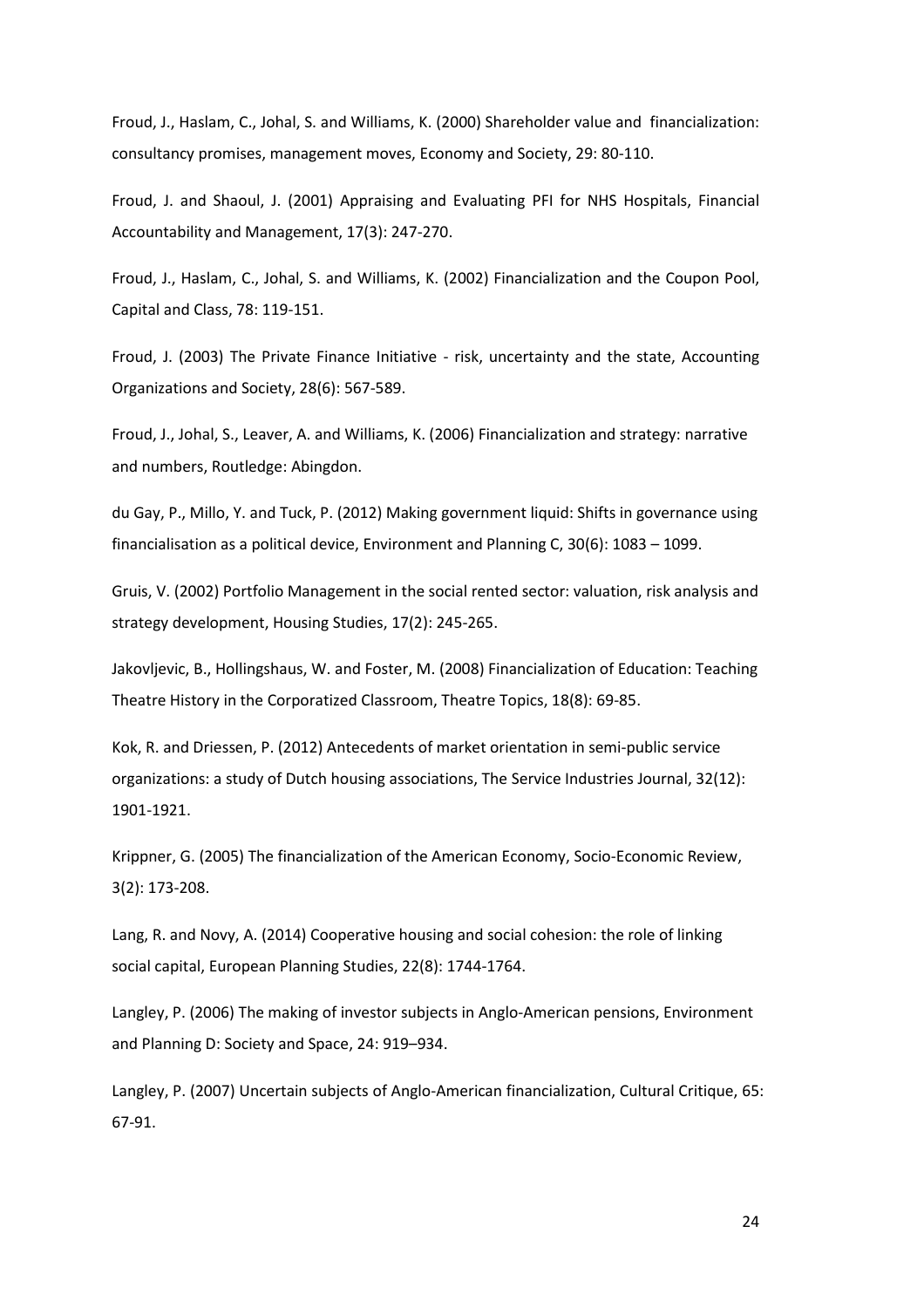Lennartz, C. (2011) Power structures and privatization across integrated rental markets: exploring the cleavage between typologies of welfare regimes and housing systems, Housing, Theory and Society, 28(4): 342-359.

Leyshon, A. and French, S. (2009) "We all live in a Robbie Fowler house": the geographies of the buy to let market in the UK, British Journal of Politics and International Relations, 11(3): 438-460.

Malpass, P. (2000) the discontinuous history of housing associations in England, Housing Studies, 15(2): 195-212.

Manville, G. and Broad, M. (2013) Changing Times for Charities: Performance management in a Third Sector Housing Association, Public Management Review, 15: 992-1010.

Marshall, J., Pike, A., Pollard, J., Tomaney, J., Dawley, S. and Gray, J. (2011) Placing the run on Northern Rock, Journal of Economic Geography, 12, 157-181.

Martin, R. (2002) Financialization of Daily Life, Temple University Press: Philadelphia.

Miller, P. and Rose, N. (2008) Governing the Present: Administering Economic, Social and Personal Life, Polity Press: Cambridge.

Muellerleile, C. (2009) Financialization takes off a Boeing, Journal of Economic Geography, 9: 633-677.

Nicholls, A. (2008) Social Entrepreneurship: New Models of Sustainable Social Change. Oxford University Press: Oxford.

O'Neill, P. (2013) The financialisation of infrastructure: the role of categorisation and property relations, Cambridge Journal of Regions, Economy and Society, 6: 411-454.

Pike, A. (2006) 'Shareholder value' versus the regions: the closure of the Vaux Brewery in Sunderland, Journal of Economic Geography, 6(2): 201-222.

Rolink, R. (2013) Late Neoliberalism: the financialization of homeownership and housing rights, International Journal of Urban and Regional Research, 37(3): 1058-1066.

Schwartz, H. and Seabrooke, L. (eds.) (2009) The politics of housing booms and busts, Palgrave Macmillan: Basingstoke.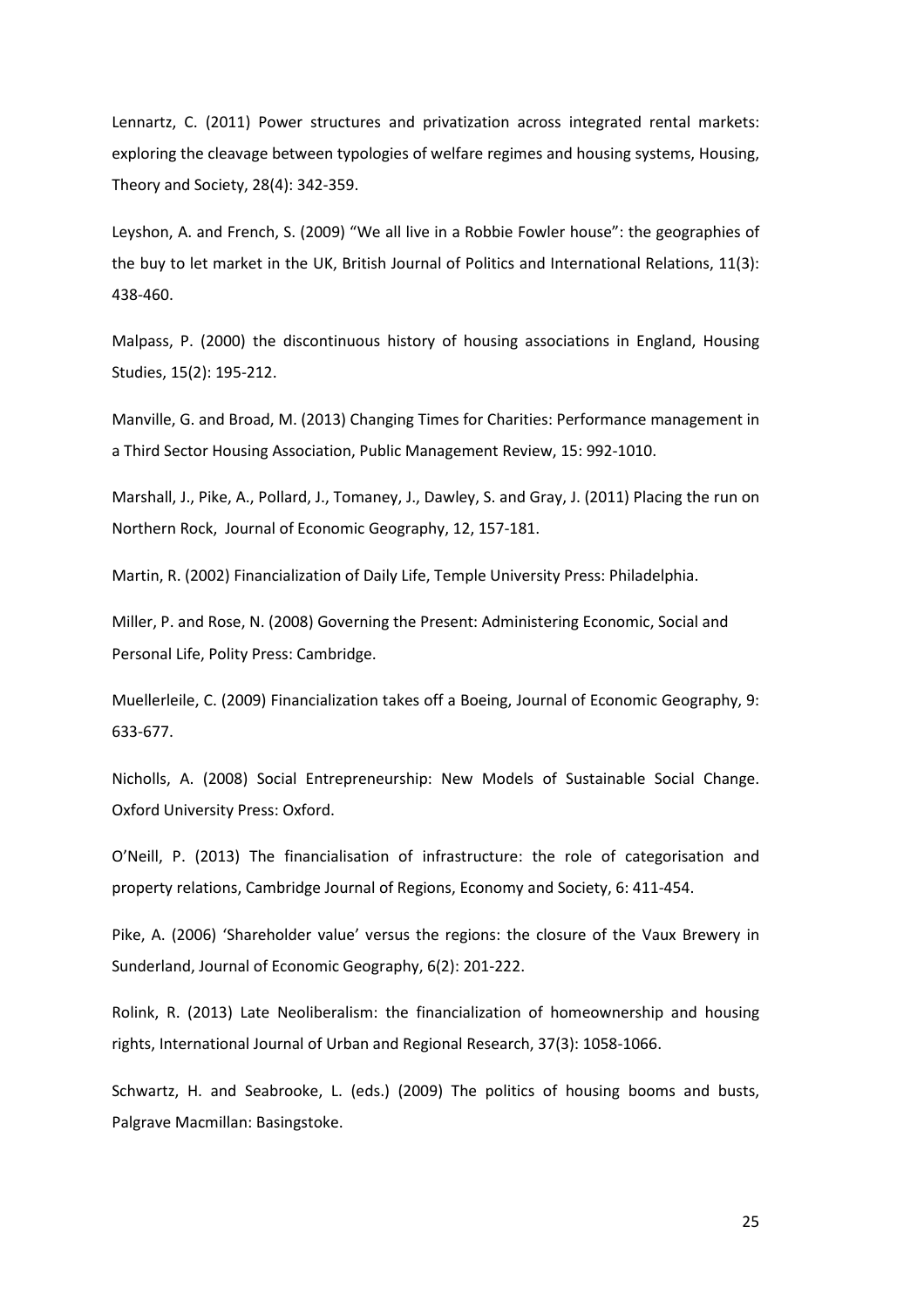Stockhammer, E. (2004) Financialization and the slowdown of accumulation, Cambridge Journal of Economics, 28: 719-741.

Strickland, T. (2013) The financialization of urban development: Tax Increment Financing in Newcastle upon Tyne, Local Economy, 28: 384-398.

Tickell, J. (1996) Turning hopes into homes, a history of social housing 1235-1996, National Housing Federation: London.

Wainwright, T. (2010) "It's crunch time": the 'lost' geographies of the crisis, Environment and Planning A, 42(4): 780-784.

Wainwright, T. (2012) Number crunching: financialization and spatial strategies of risk organisation, Journal of Economic Geography, 12: 1267-1291.

Wainwright, T. (2013) Finance's outsiders: networks, knowledge, and power beyond the City, Journal of Economic Geography, 13: 1041-1058.

Wainwright, T. (2015) Circulating financial innovation: new knowledge and securitization in Europe, Environment and Planning A, in press.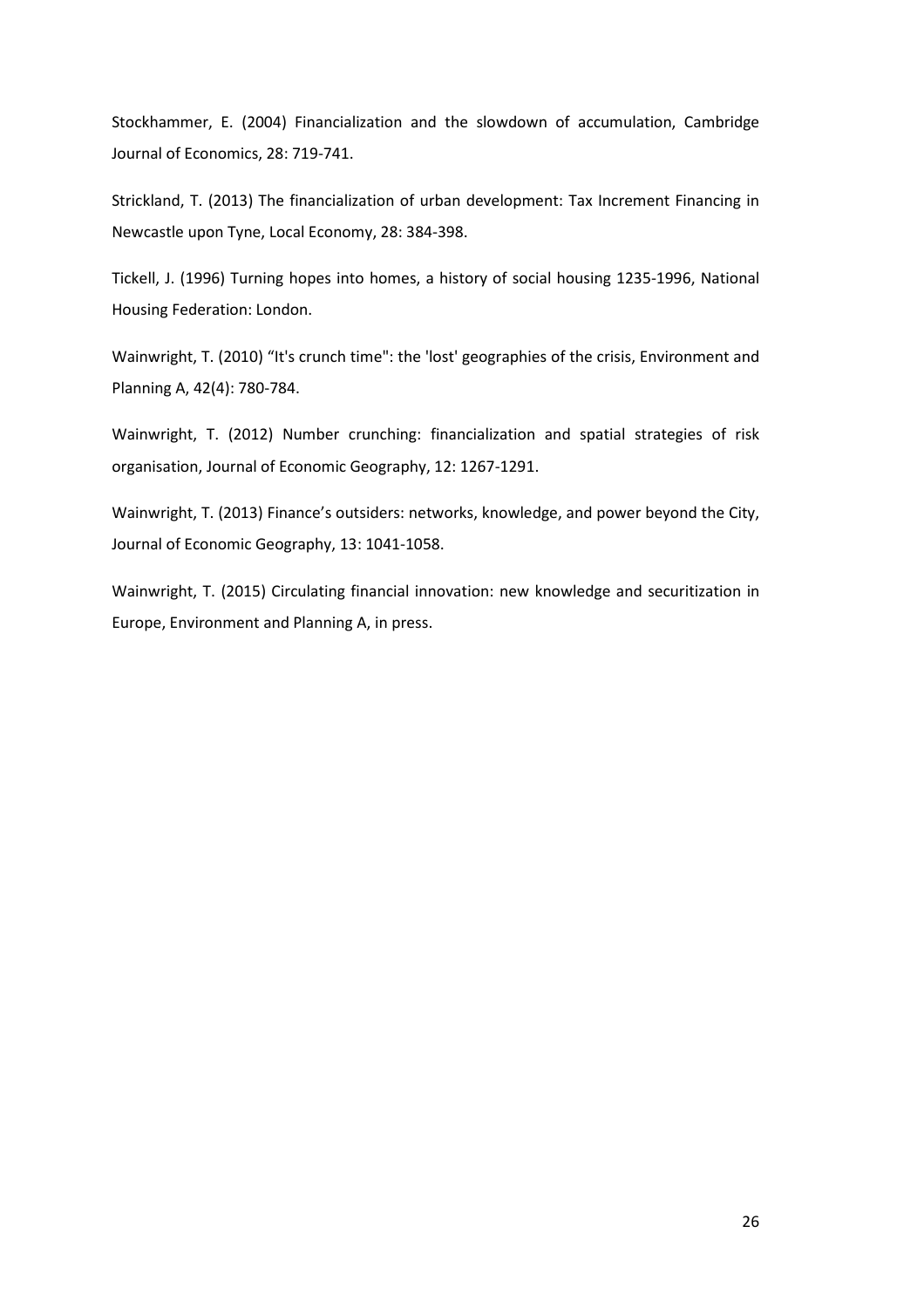### **Table 1: Key HA sector events**

| Year | Event                                          | <b>Effect</b>                                                              |
|------|------------------------------------------------|----------------------------------------------------------------------------|
| 1113 | Hospital of St Cross founded                   | Longest constantly serving HA founded                                      |
| 1980 | <b>Housing Act</b>                             | Right to Buy and Shared Ownership begin<br>privatization of public housing |
| 1987 | <b>THFC</b> established                        | Opening of bond market finance for HAs                                     |
| 1986 | Big Bang'                                      | Financial services able to develop new products                            |
| 1988 | <b>Housing Act</b>                             | Enabled lenders to take possession against HA<br>property                  |
| 1988 | Large Scale Voluntary Stock<br>Transfers begin | Increased demand for external funding                                      |
| 1998 | L&Q HA launches first own<br>label bond        | Own label bonds emerge                                                     |
| 2008 | <b>Global Financial Crisis begins</b>          | Reduced commercial loans for HAs                                           |
| 2009 | Sanctuary HA issues new<br>bonds               | First own label issuance in 5 years - renewed<br>activity                  |
| 2012 | Welfare Reform Act                             | Reduced tenant benefits through 'Bedroom Tax'<br>and Universal Credit      |
| 2013 | Cosmopolitan HA take over                      | Concern over leveraged HA business models                                  |

**Source:** Authors

## **Table 2: Main commercial loan providers and capital market arrangers**

| <b>Commercial Loan</b> | <b>Capital Market</b>    |
|------------------------|--------------------------|
| <b>Providers</b>       | <b>Arrangers</b>         |
| Lloyds                 | Lloyds                   |
| <b>Barclays</b>        | <b>Barclays</b>          |
| Santander              | Santander                |
| <b>RBS</b>             | <b>RBS</b>               |
| Tridos                 | Royal Bank of Canada     |
| Nationwide             | <b>HSBC</b>              |
|                        | <b>Trade Risks</b>       |
|                        | <b>THFC</b>              |
|                        | <b>GB Social Housing</b> |
|                        | <b>Canaccord Genuity</b> |

**Sources:** THFC (2016); Authors

## **Table 3: Growth and debt in the HA sector (2006-2015)**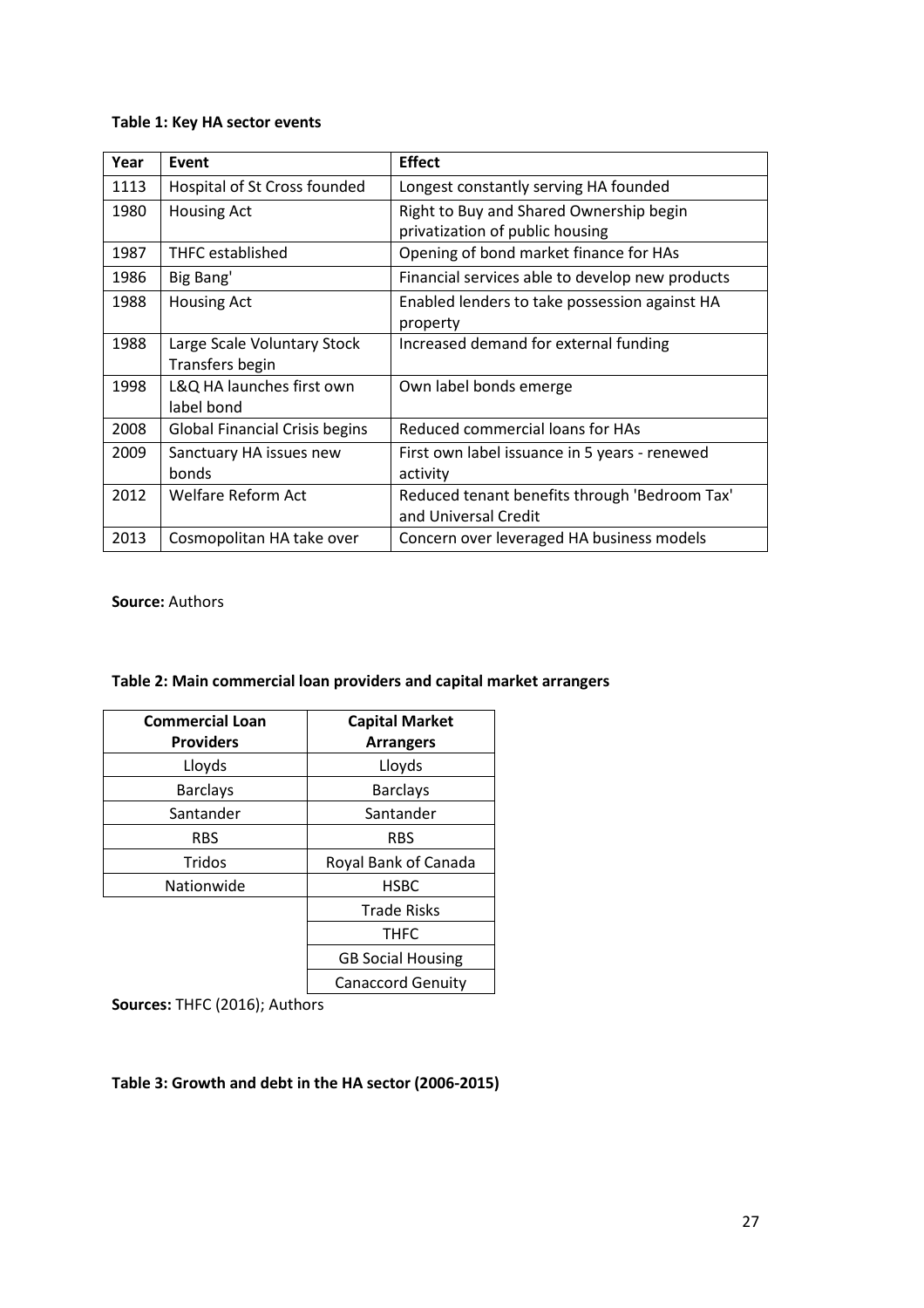| Year | <b>Sector</b><br><b>Debt</b><br>(£Bn) | <b>Debt</b><br>per<br>Unit<br>(f) | HА<br><b>Development</b><br>Grant (£M) | Total<br><b>Assets</b><br>f(M) | Number of<br><b>Homes</b><br><b>Managed</b> |
|------|---------------------------------------|-----------------------------------|----------------------------------------|--------------------------------|---------------------------------------------|
| 2006 | 28.3                                  | 13,658                            | 27,642                                 | 41,795                         | 2,011,892                                   |
| 2007 | 30.9                                  | 14,111                            | 30,383                                 | 45,946                         | 2,127,082                                   |
| 2008 | 34.9                                  | 15,013                            | 32,719                                 | 50,989                         | 2,266,004                                   |
| 2009 | 40                                    | 16,588                            | 35,628                                 | 57,415                         | 2,337,286                                   |
| 2010 | 43                                    | 17,034                            | 38,478                                 | 60,424                         | 2,430,619                                   |
| 2011 | 44.5                                  | 17,226                            | 41,118                                 | 65,404                         | 2,527,082                                   |
| 2012 | 48.5                                  | 20,400                            | 41,616                                 | 71,150                         | 2,551,126                                   |
| 2013 | 55.7                                  | 21,313                            | 41,602                                 | 72,788                         | 2,613,275                                   |
| 2014 | 59.3                                  | 22,598                            | 41,984                                 | 78,179                         | 2,623,005                                   |
| 2015 | 63.4                                  | 23,931                            | 42,487                                 | 83,611                         | 2,647,395                                   |

**Sources:** HC (2007), TSA (2008; 2009; 2010; 2011) and HCA (2012; 2013; 2014; 2015)

## **Table 4: Public Bond issues 2013-2015**

| Year | <b>Issuer</b>               | Value (£)   | Cost of funding (%) |
|------|-----------------------------|-------------|---------------------|
| 2013 | <b>THFC</b>                 | 55,200,000  | 4.31                |
| 2013 | Saffron                     | 125,000,000 | 4.64                |
| 2013 | <b>THFC</b>                 | 81,500,000  | 4.5                 |
| 2013 | A2Dominion                  | 150,000,000 | 4.5                 |
| 2013 | Sanctuary                   | 150,000,000 | 4.2                 |
| 2013 | <b>Grand Union</b>          | 150,000,000 | 4.63                |
| 2013 | Peabody                     | 350,000,000 | 4.63                |
| 2013 | Aster                       | 250,000,000 | 4.6                 |
| 2013 | Chelmer                     | 200,000,000 | 4.79                |
| 2014 | Southern                    | 50,000,000  | 5.36                |
| 2014 | Southern                    | 125,000,000 | 4.55                |
| 2014 | <b>East Midlands</b>        | 200,000,000 | 4.6                 |
| 2014 | <b>Notting Hill Housing</b> | 250,000,000 | 4.47                |
| 2014 | Thrive                      | 125,000,000 | 4.68                |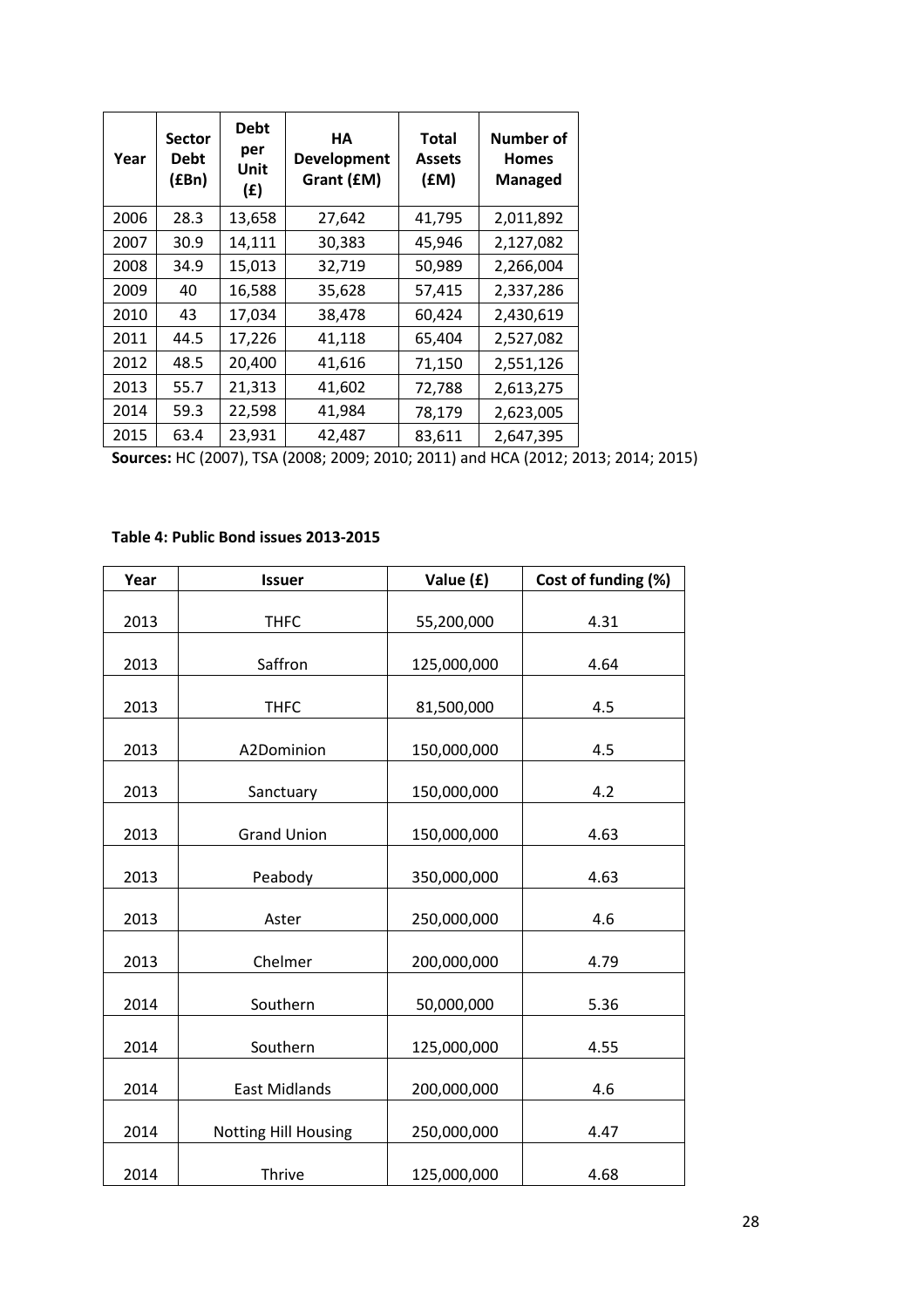| 2014 | <b>BPHA</b>                | 200,000,000 | 4.82  |
|------|----------------------------|-------------|-------|
| 2014 | <b>GB Social Housing</b>   | 47,700,000  | 4.82  |
| 2014 | Radian                     | 200,000,000 | 4.82  |
| 2014 | Radian                     | 100,000,000 | 4.82  |
| 2014 | Affordable Housing Finance | 208,000,000 | 3.76  |
| 2014 | Town and Country           | 80,000,000  | 4.67  |
| 2014 | <b>Boston Mayflower</b>    | 150,000,000 | 4.3   |
| 2014 | A2Dominion                 | 150,000,000 | 4.5   |
| 2014 | Cross Keys                 | 150,000,000 | 4.3   |
| 2014 | Walsall                    | 250,000,000 | 4.28  |
| 2014 | Guinness                   | 100,000,000 | 4     |
| 2014 | Yorkshire                  | 200,000,000 | 4.23  |
| 2014 | Affordable Housing Finance | 198,000,000 | 3.3   |
| 2014 | Wheatley                   | 300,000,000 | 4.4   |
| 2014 | Herefordshire              | 120,000,000 | 4.19  |
| 2014 | Riverside                  | 25,000,000  | 4     |
| 2015 | Paragon                    | 25,000,000  | 3.63  |
| 2015 | <b>Richmond Housing</b>    | 175,000,000 | 3.302 |
| 2015 | Swan                       | 250,000,000 | 3.63  |
| 2015 | Affordable Housing Finance | 194,000,000 | 2.92  |
| 2015 | Orbit                      | 250,000,000 | 3.61  |
| 2015 | <b>GB Social Housing</b>   | 16,800,000  | 3.88  |
| 2015 | Affordable Housing Finance | 208,000,000 | 2.89  |
| 2015 | Metropolitan               | 250,000,000 | 4.2   |
| 2015 | L&Q                        | 25,000,000  | 3.84  |